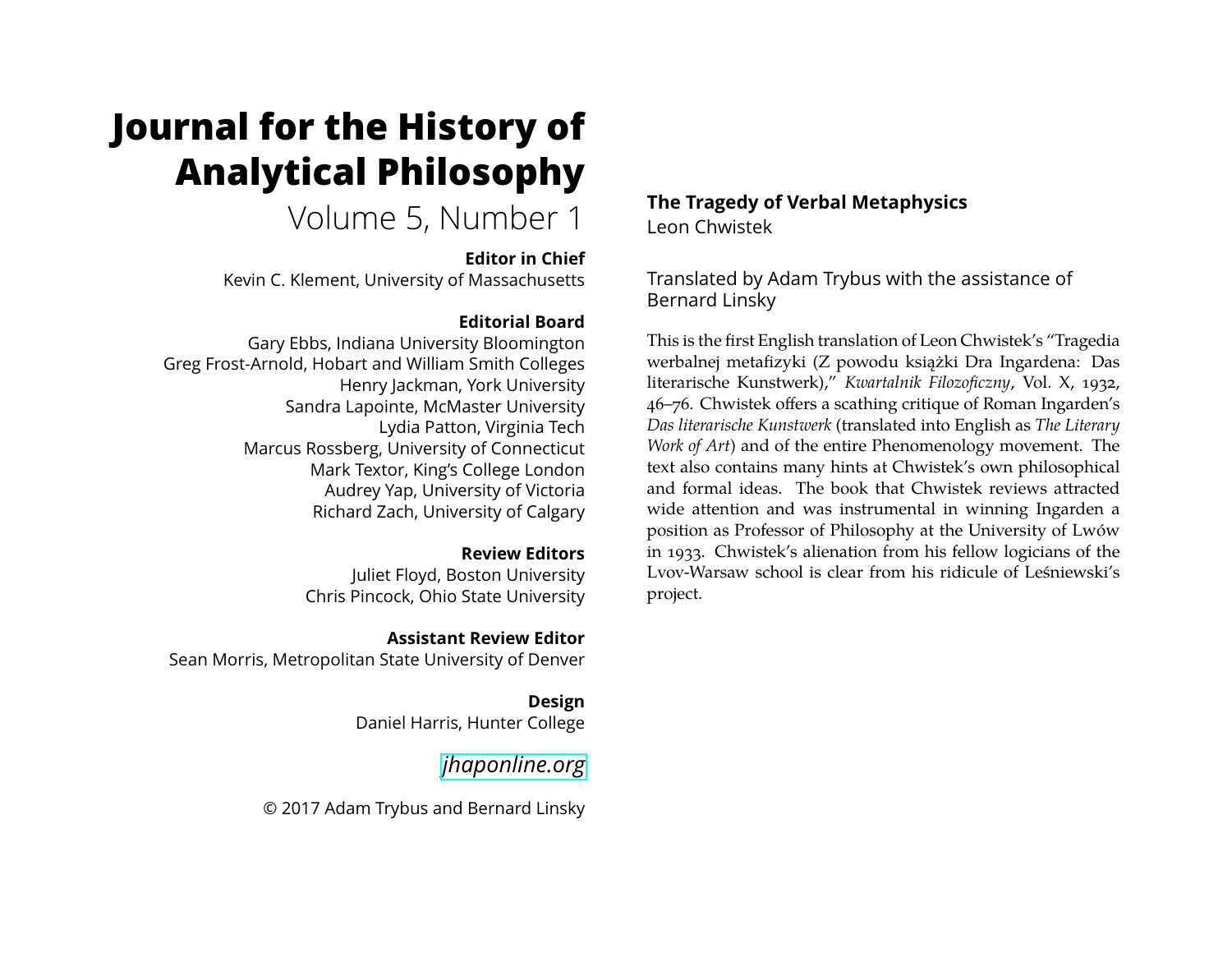# **The Tragedy of Verbal Metaphysics**

**On Dr. Ingarden's** *Das literarische Kunstwerk*

Leon Chwistek

Translated by Adam Trybus with the assistance of Bernard Linsky

#### **Translators' Note**

This is the first English translation of a review by Leon Chwistek of Roman Ingarden's *Das literarische Kunstwerk*, [\(1931\)](#page-20-0), published in Polish as "Tragedia werbalnej metafizyki (Z powodu książki Dra Ingardena: Das literarische Kunstwerk)," *Kwartalnik Filozoficzny*, Vol. X, 1932, 46–76. Ingarden's book was translated as *The LiteraryWork of Art*[\(1979\)](#page-20-1). Quotations from the original are taken from this translation. Chwistek's page references are to the original German version. References to the translation are added to Chwistek's page references, e.g. " $(371 / 357 \text{ en})$ ". B. Linsky assisted the translator with the notes and some points of translation.

Roman Ingarden (1893–1970) had been a doctoral student of Edmund Husserl at Freiburg and then went on to be the leading figure in the school of Phenomenology in Poland. *The Literary Work of Art*, originally published in German, attracted wide attention and was instrumental in winning Ingarden a position as Professor of Philosophy at Lwów University in 1933. From 1939 through 1941 Lwów was occupied by the Soviet Army. After the German invasion of 1941, Ingarden stayed at the University, although as a teacher of German literature. In 1957 a ban from teaching was lifted by the Communist government and Ingarden concluded his career as a professor at Jagiellonian University in Krakow.

Leon Chwistek (1884–1944) was a painter and Professor in the Faculty of Mathematics and Physics at the University of Lwów from 1929 to 1941. In 1941 Chwistek went to the Soviet Union and after teaching in Tbilisi, Georgia and some involvement with the Soviet's League of Polish Patriots, died in a hospital near Moscow in 1944. Chwistek and Ingarden were thus colleagues for eight years at Lwów. Chwistek is known among logicians for his early work on the theory of logical types in Whitehead and Russell's *Principia Mathematica* [\(1910\)](#page-20-2) and one book, published in English as *The Limits of Science* [\(1948\)](#page-20-3). He is best known in Poland as a painter of the "Formist" school of abstract art.

The review translated here was published just one year after Rudolf Carnap's "Überwindung der Metaphysik durch logische Analyse der Sprache" [\(1931\)](#page-20-4), a more famous exchange between one of the new analytic philosophers and a member of the school of Phenomenology. This review has been available in Polish since its publication, but, surprisingly, is only now being published in English. We believe that Chwistek's argumentative style, characteristically full of insult and sarcasm, is as philosophically substantial as Carnap's dead pan ridicule of Heidegger. This exchange did not put Ingarden off from engaging in further debate with the new school. At the 1934 World Congress of Philosophy, he presented a paper "Der Logistische Versuch einer Neugestaltung er Philosophie" (The Logical Attempt at a New Formulation of Philosophy, [1936\)](#page-20-5), in which he argued against the "verification principle" of the Vienna Circle. Ingarden is known among students of Phenomenology for having been an early critic of Logical Positivism, although details of this paper are not well known. Both Rudolf Carnap and Otto Neurath were in the audience for Ingarden's paper, and their comments are published in the "Discussion" after the Ingarden's paper in Proceedings (*Actes du VIII-Eme Congrès internationale de Philosophie à Prague*, [1936\)](#page-20-5). A translation and discussion of this 1934 paper, and the responses by Carnap and Neurath that are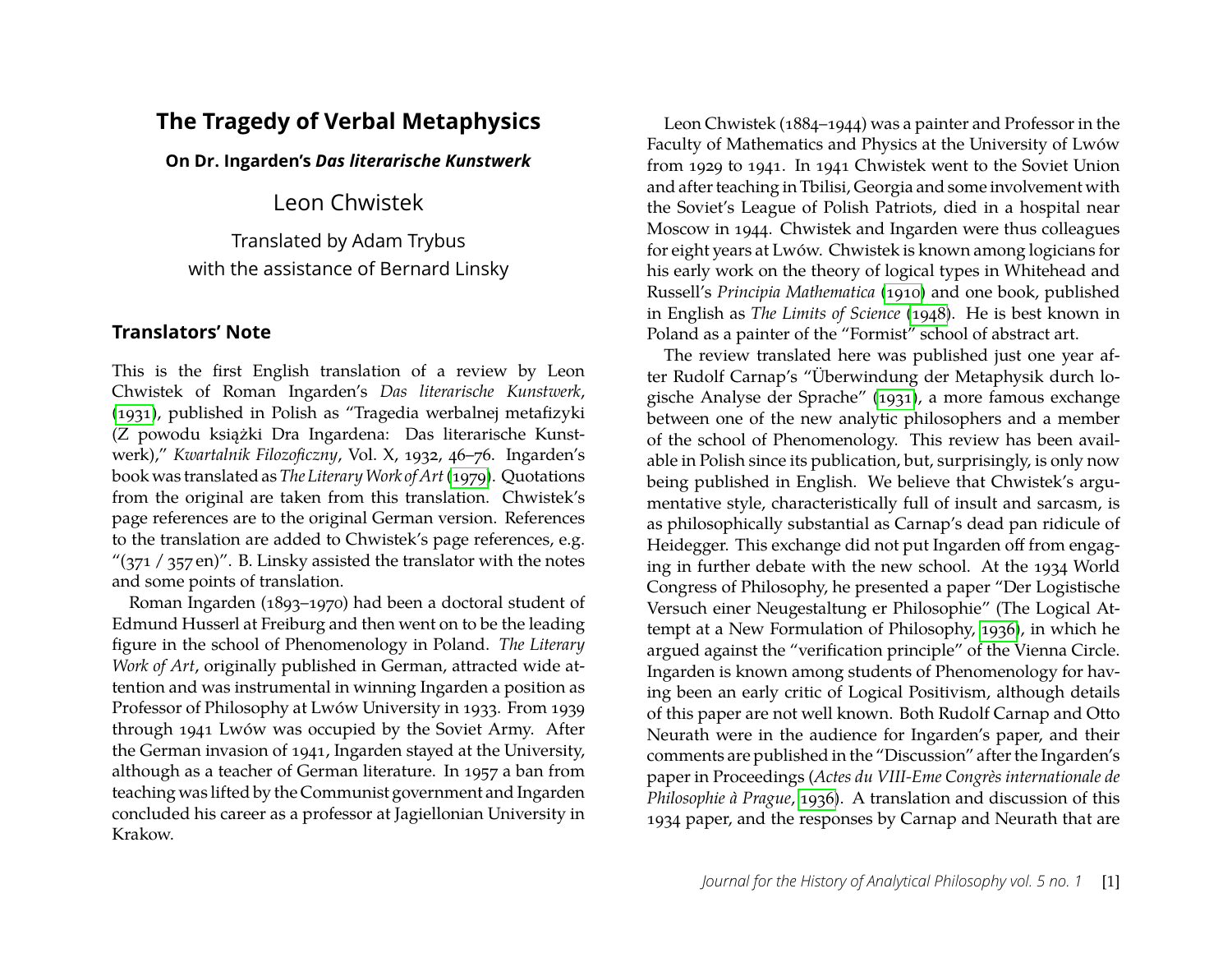published with it, is in progress by F. Jeffry Pelletier and Bernard Linsky.

This, then, is one of the few explicit exchanges in the 1930's between a member of the Polish school of Philosophy and Logic or the Vienna Circle, and the school of Phenomenology.

#### **Adam Trybus**

The University of Zielona Góra adam.trybus@gmail.com

#### **Bernard Linsky**

The University of Alberta bernard.linsky@ualberta.ca

### **1. Verbal Metaphysics**

The death of metaphysics is slow and filled with suffering. It is a desperate struggle, full of hopeless hanging on to fluid and frail phrases, saturated with the ocean of unconscious falsities, sucked from the deepest abysses of the soul and devoid of any kind of consolation, any kind of permanent result, any single statement that would not have raised doubts and would have had to be accepted. There is grandeur in this unparalleled struggle. Even if my opinion about it—namely that it is simply obstinacy and stubbornness—turns out to be correct, it is still undeniable that such stubbornness is only possible when accompanied by a vision imposed on humankind by some formidable individual and fixed through the practices of generations and eternal tradition.

The notion of metaphysics is not defined precisely and can span all the problems related to the notion of reality. As so conceived metaphysics is, of course, always valid and will last until humanity abandons its highest concepts. However, I am not interested in such kinds of problems. Rather, what I have in mind is a specific type of metaphysics, the one that was born in Greece out of Socrates's belief that through honest and free discourse it is possible to reach the essence of the concepts hidden behind the words uttered in common language, such as "good", "love", etc. This ridiculous belief of Socrates that he, who knows so much that he knows nothing, can find out something by extracting and bringing to the surface the thoughts hidden at the bottom of the minds of the commoners, has had an enormous influence on the development of the history of philosophy. In order for this method to be rational, one has to accept, as was done by Plato, that somewhere there exist ready-made schemas of concepts, ideas that are perfect and immutable, with which we are acquainted in our past incarnations and which we remember when spurred by a conversation. Clearly, this notion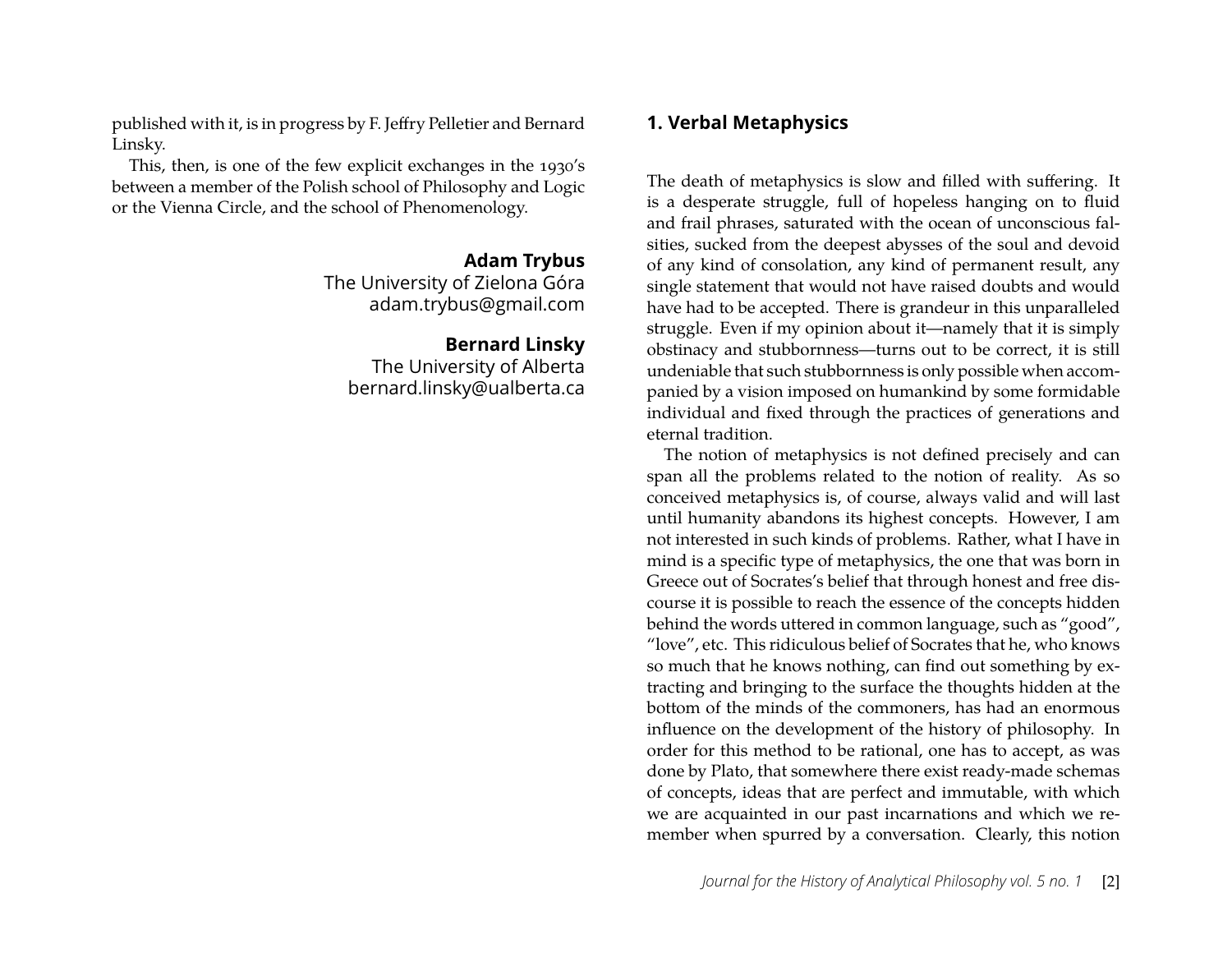corresponded well with the mythological and artistic inclinations of the Greeks and consequently had a great impact on their culture. Plato's thought sunk deep into Christian culture and through it has reached our own times. Stifled initially by the rapid development of natural sciences, it came back to life with full force at the end of the nineteenth century as a result of a seemingly insignificant, yet constantly widening influence of Fr. Bolzano on the one hand and an unexpected development of Cantor's bold doctrine on the other.[1](#page-3-0) Since Cantor's doctrine had been presented within the well-known mathematical framework, it turned out to be extremely influential. Its subsequent evolution seems to indicate that the Platonic element in it played merely the role of a narcotic allowing humanity to enter into the area where Greek mathematics had put a bogeyman of paradox and madness. This fetish of madness took revenge on Cantor himself but his students were able to hold on to the areas conquered by him and will no doubt be able to show that these are indeed as simple and as free from metaphysical assumptions as good old mathematics. Cantor took from Plato what was great in him, that is the ability to come up with a bigger-than-life vision, ignoring however the tradition of common language and the belief in its fertilising potential. This unwelcoming and barren landscape has been probed by the spiritual followers of Fr. Bolzano, creating what I called a verbal metaphysics that, after a prolonged and unparalleled period of running rampant, seems to be dying out recently. The main representative of this type of metaphysics is Geheimrat Edmund Husserl, a professor at Freiburg, who was able to create an extremely powerful school of phenomenologists.[2](#page-3-1) This

school has had a colossal impact on German spiritual culture, making its mark on all its aspects, from law to art. Around this school, there has emerged a number of smaller verbalist schools with one of these being the school established here by Professor Twardowski.[3](#page-3-2) This school, despite having made some interesting contributions in terms of analysing the notion of a natural outlook on the world, soon enough dissolved in fruitless formalisms. Nowadays, Professor Leśniewski, who has recently published a number of articles in "Przegląd Filozoficzny", is the most prominent representative of this school.[4](#page-3-3) This author fights against Cantorism in the name of a pitiful doctrine that the empty class is an absurd notion and because he considered it necessary for mathematics to be founded on Aristotle's vague

<span id="page-3-3"></span>4Stanislaw Leśniewski (1886–1939), professor at Warsaw, was the founder of the "Lvov-Warsaw School of Logic". His one doctoral student was Alfred Tarski (1902–1983) who transported the Polish school of logic to Berkeley California, where he was a professor from 1944 to his retirement and death in 1983. Leśniewski's distinctive system of "Mereology" is founded on a primitive notion of part and whole. It is the subject of recent investigation, such as [Simons \(2000\)](#page-20-11). Chwistek's dismissive remarks about Leśniewski indicate at least part of the explanation his marginal status among his colleagues and logicians since.

<span id="page-3-0"></span><sup>&</sup>lt;sup>1</sup>Bernard Bolzano ( $1781-1848$ ), mathematician and philosopher whose work influenced the development of research on the foundations of mathematics into the Twentieth Century. Georg Cantor (1845–1918), mathematician whose pioneering work on sets and infinite numbers founded the mathematical theory of sets.

<span id="page-3-1"></span><sup>2</sup>Edmund Husserl (1859–1928). The founder of the school of "Phenomenol-

ogy". Chwistek and Ingarden make numerous references to his *Logische Untersuchungen* [\(1900](#page-20-6) and [1901\)](#page-20-7), translated by J. N. Findlay as *Logical Investigations* [\(Husserl 1970\)](#page-20-8). Leon Chwistek visited Göttingen in 1908–09, and there attended lectures of Edmund Husserl and David Hilbert, who were professors, and one lecture by the French mathematician Henri Poincaré (1854–1912), who was a visitor in 1909.

<span id="page-3-2"></span><sup>3</sup>Kazimierz Twardowski (1866–1983), a student of Franz Brentano at the University of Vienna, whose 1894 thesis *Content and Object* (published in English as [Twardowski 1977\)](#page-20-9) was an important contribution to Phenomenology. After the First World War Twardowski established the study of philosophy at the newly-established Polish university in Lwów. Roman Ingarden was one of his students at Lwów. Twardowski is considered to be the founder of the "Polish school of philosophy" that flourished between the world wars and was allied to the "Lvov-Warsaw" school of mathematics and logic of which Chwistek was a marginal member. See [Woleński \(1989\)](#page-20-10). Wolenski describes Chwistek's position in the school in a section titled "A Pole Apart".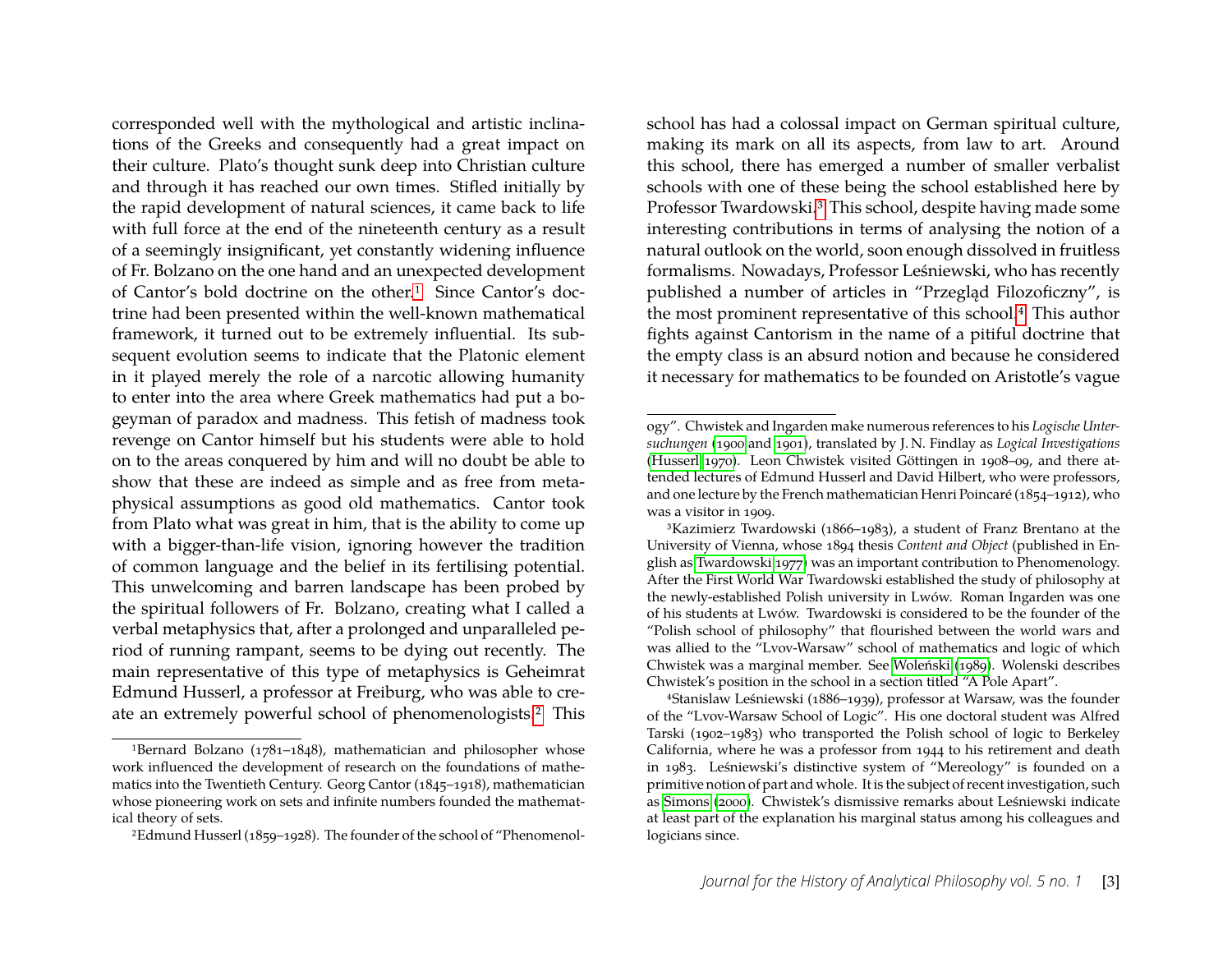*S*-is-*P* schema, more on which later. Leśniewski's system is immensely complex and more doubtful than *Principia Mathematica* by Whitehead and Russell that he criticized so much.<sup>[5](#page-4-0)</sup> I have to admit that despite the best intentions, I have not been able to find anything worthwhile in it, that would go deeper than merely to touch upon the outlined problems.

Far more interesting is the school of phenomenologists, the greatness of which lies in stubborn and passionate belief in the possibility of absolute knowledge. This belief, at every step brought to absurdity by the phenomenologists themselves, pushes them nevertheless to continue making unparalleled efforts that have a definitely exciting effect on the mind, and as such incline those who oppose it to go beyond the sphere of comfortable conventionalism. Not withstanding all this, the sin of verbalism, sanctified by the pitiful "pure grammar" of Husserl, eats at the school from within and pulls it from the dreamed heights down to the sorrowful vale of everyday life. Pure grammar still lives in one of the latest works by Husserl, more on which later, and bears on the intriguing book by Dr. Ingarden that has become a starting point for this analysis.

Pure grammar is supposed to be the answer to the criticism regarding the limits of natural language made by natural scientists and those of the epistemologists that were inclined toward more natural explanations. Such researchers focused on the problem of meaning of the seemingly innocent and natural philosophical questions thus preceding strict analyses performed later on by logicians, most notably by the famous Bertrand Russell. Among others, the questions included the following. What is truth? What is matter? What is a human being? What is good? What is a piece of art?

Science, by giving up on such questions, was supposedly getting out of touch with reality and had entered the realm of fiction: re-establishing this connection with reality was the main aim of the phenomenologists. And in order to achieve this, superhuman efforts were not spared. The phenomenological literature today is so vast that it must overwhelm even the most ardent of historians. A sea of neologisms, often very unpleasant and unsavory, obscuring the notions that are the most ambiguous and elusive, a scarcity of examples and arguments that are so complex and inflated by pseudo-scientific jargon, all create the Great Wall of China of sorts that keeps laymen away and at a safe distance. And yet, it does awaken one's interest and, despite the strongest inclination to disagree, a sort of respect and appreciation. Working consistently toward an idea is always commendable and cannot be completely fruitless. Who knows what would happen if we dived deep into this area without prejudices and try to separate what is really valuable from an unfortunate self-deception and self-will resulting from excessive zeal? This article, however, cannot possibly claim to achieve this aim. Rather, it is an attempt at initiating a matter-of-fact and non-partisan discussion that should aim at pointing to the area, where critical rationalists could find—not a complete, as this is impossible, but at least partial—agreement with phenomenologists, similarly to what happens in everyday life.

#### **2. Husserl's Illusions**

The verbalist tendencies show up in Husserl's work in a twofold manner. Firstly, as a result of his criticisms of psychologism, there is this clinging to various words, as well as an entirely superficial and artificial creation of regressions *ad infinitum*. Secondly, when it concerns the creation of the foundations of logic, at each step we see arbitrary, subjective analyses, which instead of providing basis for building a system of logic, introduce an

<span id="page-4-0"></span><sup>5</sup>Chwistek is best known among historians of logic for having won his position at Lwów in a competition to which Alfred Tarski also applied. Bertrand Russell wrote a letter of support recommending Chwistek. See [Feferman and](#page-20-12) [Feferman \(2004\)](#page-20-12). An account of the letter and of Chwistek's work on Russell's logic can be found in [Linsky \(2011,](#page-20-13) 54–57).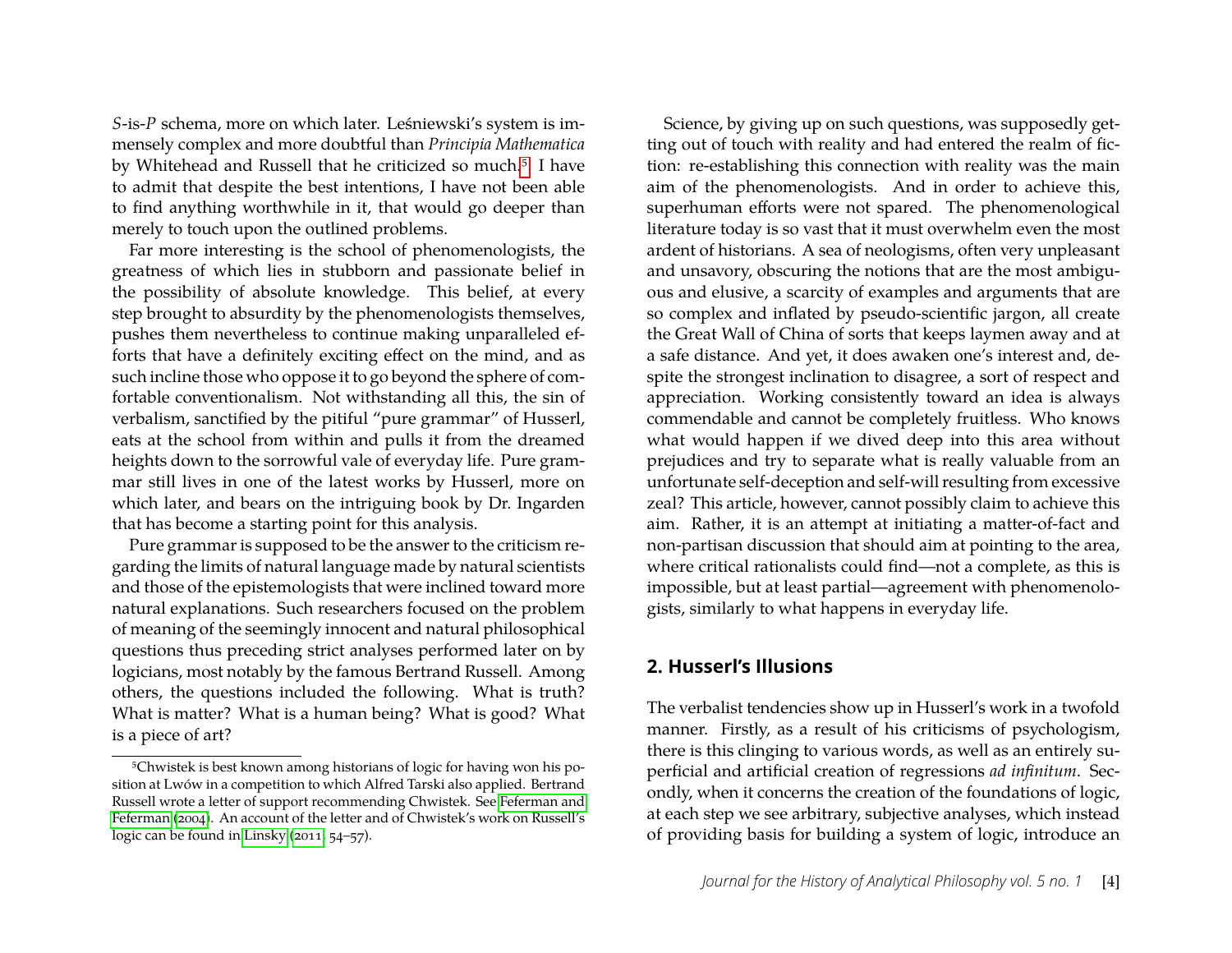unparalleled welter of ideas, without sense and direction. I shall now justify this thesis with a number of examples.

#### **2.1. Critique of Hume's Nominalism**

This concerns the thesis of Hume that "an individual idea becomes general at the moment, when it is bound with a general term, e.g. such that by means of a habit has been bound with many other ideas and as a result entered with them into a relation, thanks to which these are easily presented to our imagination" (Logische Unters. II, 119 1). $6$  This thesis seems to me to be a valid one and I cannot see any way of putting forward a reasonable argument against it, hence it comes as no surprise that I have not been able to find any such argument in what Husserl writes about it. If I am not mistaken, Husserl does not even try to look for such an argument at all. His entire effort is focused somewhere else. Hume did not stop at just stating the thesis but tried to explain the process of how a word combines with particular ideas. It is obvious that such explanations can only be of secondary importance as these phenomena are so elusive and complex that it is not even clear what explaining them would truly mean. What is important in Hume's thesis, is that we do not *have to* accept the existence of universals as there is nothing against us assuming that words or expressions replace them completely. It is well known that a calculator allows us to solve complex numerical problems without the need for an in-depth analysis of arithmetical concepts. The development of modern logic and semantics irrefutably shows that the entirety of logic and mathematics can be reduced to a number of practical rules governing the use of letters, which are understandable by any printer. Hence, the proper material for logic and mathematics consists in expressions which can be obtained without familiarity with their contents. Obviously, we do not stop here and aim to understand the contents of such expressions, being aware, however, that this is only about our own experiences and nothing else. What is really objective, really independent from us is that which can be automatically deduced from our automaton. In order to observe this phenomenon, it is enough to focus on elementary arithmetic. A look at the entirety of *a priori* sciences is needed merely to convince oneself that there is no area of abstract thinking that is high enough not to feature this phenomenon. On the surface, Cantorism and the existence of non-constructive objects accepted by him seems to go against the thesis put forward here.

The research I have conducted irrefutably shows that Cantorism can be reconstructed within pure semantics—that is, it can be reconstructed so that all that is closely related to idealism is eliminated.[7](#page-5-1) The work is still far from being completed and it is hard to predict if this reconstruction would not force us to give up certain interesting notions. In such a case we would be at worst forced to conclude that nominalistic mathematics is to some degree limited but the question would remain whether the excluded theorems were not of the same character as the mythological speculations of the Alexandrian school.

In relation to this research, it is worth pointing out that Husserl focused neither on formal logic nor Cantorism but dived into the illusory area of psychological explanations instead, hoping that by undermining their authority he would find a proper basis for his idealistic thesis. Let us see what this tilting at windmills consists of.

Hume points out that the process of associating idea and expression is based on similarity. Thus, a white ball is to some

<span id="page-5-0"></span><sup>6</sup>Husserl's discussion of Hume on general ideas is in *Logical Investigations* [\(1901,](#page-20-7) II §5).

<span id="page-5-1"></span><sup>7</sup>Chwistek is referring to his "The Theory of Constructive Types, (Principles of Logic and Mathematics), Part I" [\(1923\)](#page-20-14). These technical works on the theory of types present a formal system of logic which does not contain existence claims of the sort of Whitehead and Russell's "Axiom of Reducibility", that Chwistek criticized as "Idealistic" or Platonistic. See [Linsky \(2009\)](#page-20-15).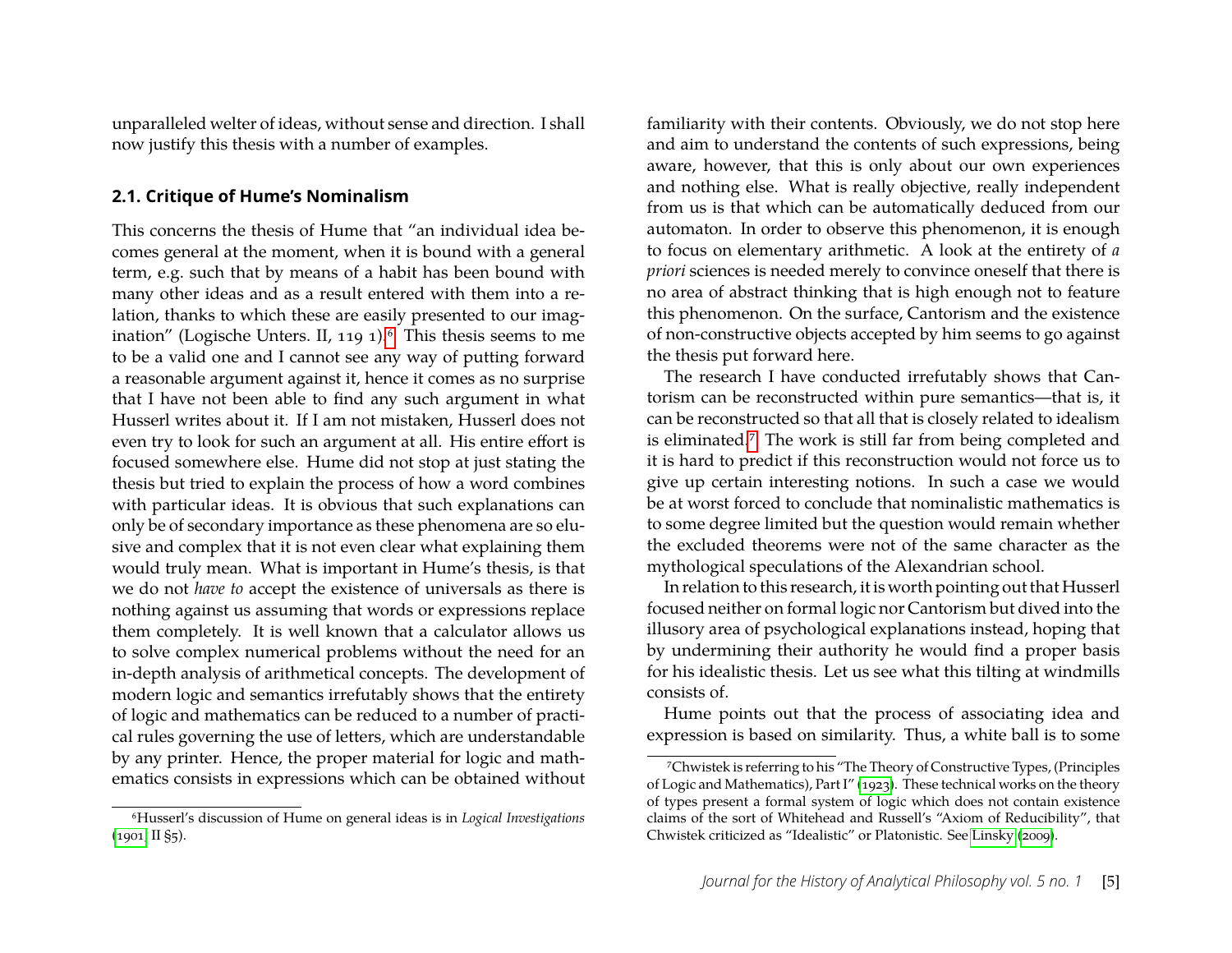degree similar to a white disk etc. This similarity means that both these objects are categorized by us as white.

It is obvious that this is not an explanation. The goal here is nothing more than to claim that a certain association process is taking place; to provide examples of this process; and to give it a name.

However, Husserl sees things in the following manner. Since the feature of color is reduced to similarity, then there are no colors but only similarity, and similarity is a kind of general feature, hence it should also be reduced to something else and so on, indefinitely.

This argument is so obviously a subterfuge that it is truly hard to imagine how could it ever be taken seriously by anybody.

It is clear that according to Hume, there are no colors or similarities considered as separate objects. What there is, is only the impressions of particular colors and their ideas; as well as impressions of similar objects and their ideas. Impressions and ideas of colors are independent of impressions and ideas of similar objects, meaning that in order to state that both the disk and the ball are white objects one does not have to claim in addition that these are similar. This statement is of a direct character and that is all there is to it. The remark that we deal here with an association based on similarity belongs to a higher level of analysis and is given not as a significant element of the phenomenon's description but as additional characteristics allowing one to automatically transfer the description to other types of examples.

If we were to consistently use Husserl's method, we would have to reject all psychological analyses and abandon such enterprises altogether, as it is clear that every analysis has to be based on something that is not analyzed and simultaneously very complex, namely on everyday language and its more or less clearly defined meanings. The apparatus that we use should be clearly separated from the analyzed material. If we show a child a sparrow saying that it is a bird and the child seeing a

cockerel the next day exclaims: a bird!, then it cannot be said to know anything about similarity, and it does not need to; it is for us to conclude that it is the association of ideas on the basis of similarity that is the decisive factor in this process.

Here, the notion of similarity is a part of the apparatus that we use and that does not fall within the scope of our analysis. If, in turn, we would like to focus on the problem of ascertaining similarities and point e.g. to an example where it is stated that a sparrow is similar to a cockerel or that a lime tree is similar in some sense to a spruce, then, obviously, when trying to characterize this process we are forced to refer to the notion of similarity of a higher order, which sooner or later inevitably leads us to an infinite hierarchy of similarity types. But even if this hides a regression *ad infinitum*, it is no problem or obstacle to anything. I simply say: the problems of similarity of the *n*-th order are analyzed using the notion of similarity of the *n* + 1-th order. Obviously, I cannot describe everything at once, and I do not really want to do so, as it serves no real purpose.[8](#page-6-0)

The misunderstanding arises from the fact that Husserl treats this as if it were a definition, i.e. an answer to the question *what is this?* and not a simple description of nature.

This simple, unassuming and honest answer by Hume utterly destroys Husserl's sophistry. It is truly touching that now, after so many years, when everyone knows that Husserl's pure grammar, which should be called rather a verbal metaphysics of logic, is a barren fantasy and when the nominalistic logic, inspired by Hume's work, goes through a period of unparalleled development, the aged Husserl, trying to salvage himself in the mind of posterity gives up on so many things, as witnessed

<span id="page-6-0"></span><sup>8</sup>Husserl discusses the notion of reducing universals to relations of similarity in *Logical Investigations*, II, §5. Bertrand Russell presents an argument for the existence of universals based on the impossibility of such an infinite regress of relations of "similarity" in Chapter IX of *The Problems of Philosophy* [\(1912\)](#page-20-16). Russell rejects the notion of an infinite hierarchy of relations of similarity of ever higher "logical types", that Chwistek here allows.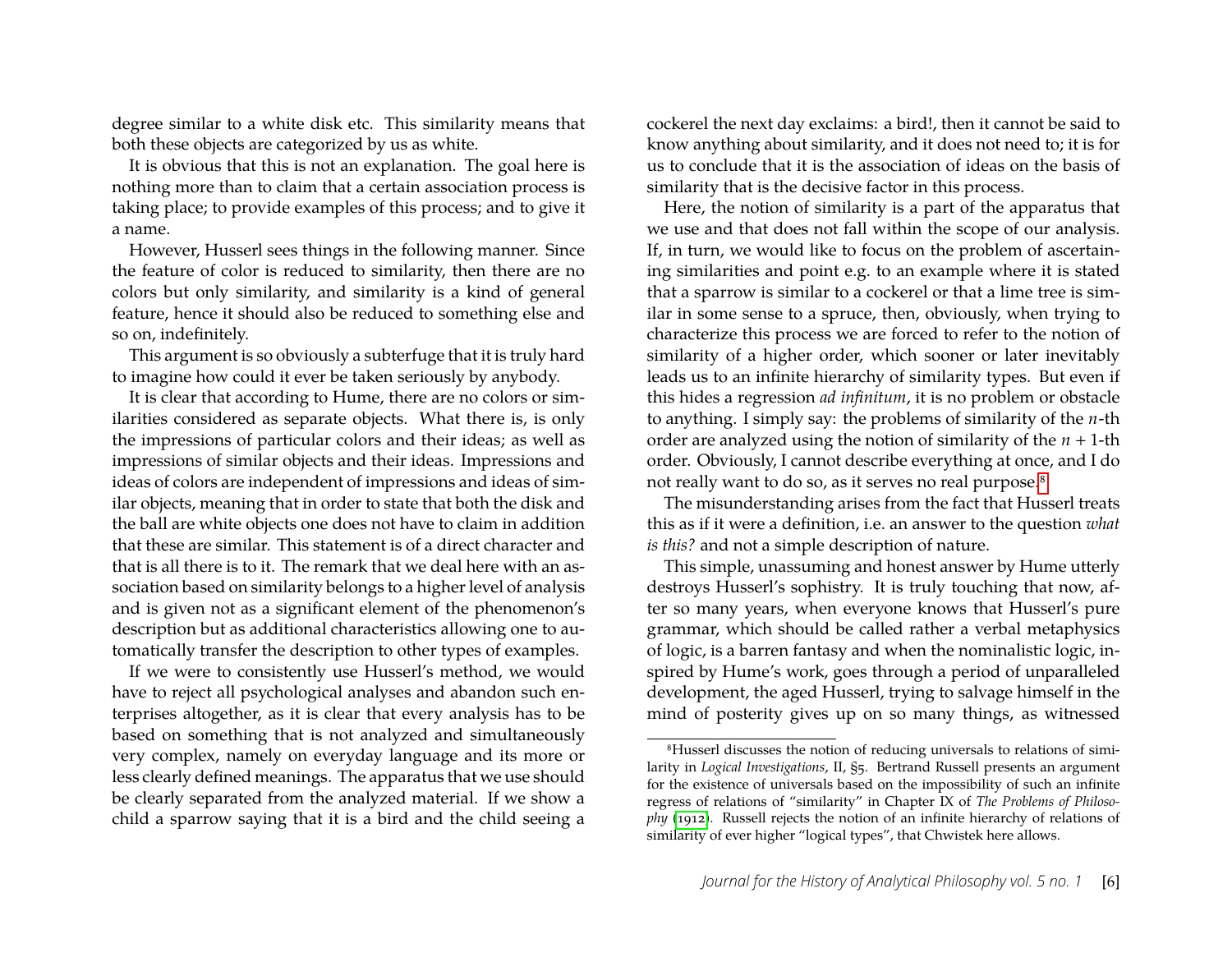in the aforementioned work *Formale und Transzendentale Logik* [\(Husserl 1929\)](#page-20-17). In this work, Hume is hailed as a great genius, who, without being aware of it, truly established the school of phenomenology and was the first to pose a particular question of transcendental philosophy (p. 226), with formal logic being treated as the basis for "explanatory" analyses, which, truth be told, explain nothing. I shall now endeavor to briefly describe this work as a second example of Husserl's verbalism.

#### **2.2. Pure Grammar**

As *Logische Untersuchungen* are considered a bit outdated by the phenomenologists, I have been looking with interest into *Formal and Transcendental Logic* to see what influence the development of formal logic had on Husserl.[9](#page-7-0) I am painfully disappointed. It turns out that Husserl only noticed Hilbert's method and as a result identifies formal logic with a set of inconsistency free formulas. Obviously, such a pure conventionalism not only cannot shake Husserl's idealism, it even reinforces it to the greatest degree. After all, it disguises various theorems related to ideal objects such as the extremely idealistic Zermelo principle which is introduced at different times under different names.[10](#page-7-1) It is only natural that such a standpoint motivates further research and critique. The point is that Husserl has nothing to say about it. The idea of pure grammar dominates his mind. The belief in the primacy of the *S*-is-*P* schema and that that analysis can still be fruitful, leads him to conduct arbitrary and completely barren analyses. He says for example that *S* in the proposition *S* is  $P_1$  is not exactly the same as *S* in the proposition *S* is  $P_2$ 

(p. 260). Every logician would expect an attack on the notion of propositional function. Yet this is nothing of the kind, as the problems related to the construction of the system are set aside here. What it amounts to is an abstract statement of some difference and nothing else. It is obvious that one can either agree with that or hold an opposing view. The shapelessness and elusiveness of the atmosphere of intuitions and fictions is immediately palpable. This is exactly the same situation as in the case of the dialectial attack on the  $A = A$  principle. Here, the left hand side character is different to the right hand side one and nothing prevents us from assuming that both characters change constantly. The point is that such differences are practically negligible and do not lead one to confuse, say, the letter B with the letter A, hence there is no danger of some major confusion arising.

Husserl, similarly to Leśniewski, would be content for logic to be founded on the *S*-is-*P* schema but there is no doubt that he does not fully understand it. One should bear in mind that it is a different matter to say *Socrates is a man* than to find this proposition written down in a book. Even uttering such a proposition can have different meaning depending on circumstances. If I believe that Socrates existed and if his idea is strong enough for me, then I speak of him in a similar way as, say, about my late father. Socrates is then, and only then, a proper noun. It could be, however, that I doubt Socrates existed or suppose that there were a few Socrateses, in such cases the word "Socrates" becomes a class symbol, similar to the word "human". Even if I do believe that only one Socrates existed but I do not have a specific idea of such an individual, I have to consider Socrates as a class symbol determining a one-element class. If I want to stay as close as possible to what is written in a book and do not wish to add my own interpretation, which would perhaps be alien to that of the author's, then I have to consider all tendencies to view the word "Socrates" as a proper noun as false

<span id="page-7-0"></span><sup>9</sup>*Formale und transzendentale Logik*, translated by Dorion Cairns as *Formal and Transcendental Logic* [\(Husserl 1969\)](#page-20-18).

<span id="page-7-1"></span><sup>10</sup>Zermelo's "well ordering principle" asserts that every set can be arranged in a possibly new order in which each subset has a least member. Chwistek sees as "extremely idealistic" the notion that we can assert that there always is such a well ordering, even if we have no idea how to find it for a given set.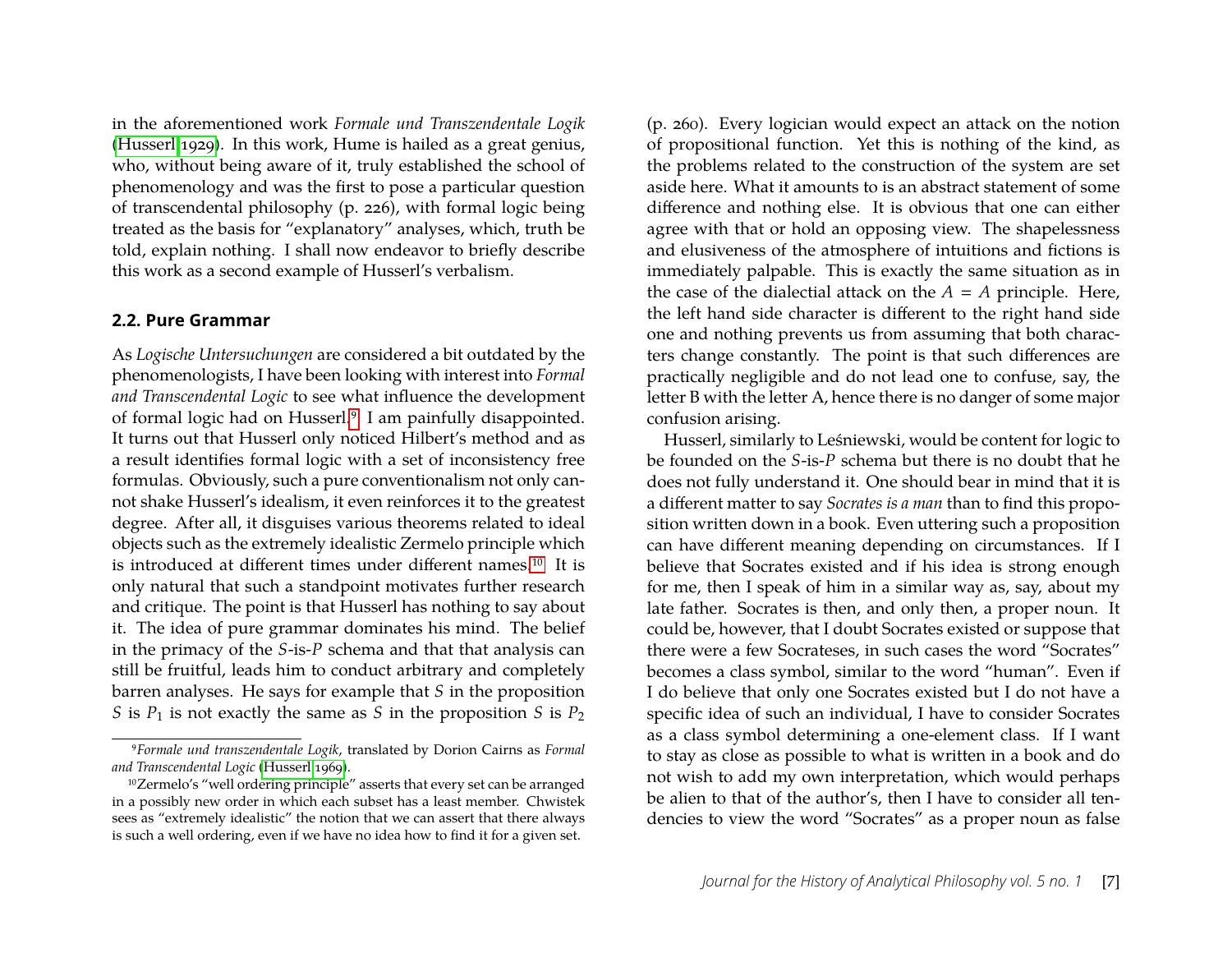and simply conclude that it is a class symbol. Hence, apart from purely subjective statements, which are inaccessible for logic, the proposition *Socrates is a man* has to be interpreted as synonymous with the proposition *The Socrates class is a subclass of the human class*.

It is clear that the Socrates class, similarly to the human class, remains undetermined as long as a given book does not determine some of its properties. As there is no specific body of text on which to build, the indeterminacy cannot be completely eliminated from any written work. What can be done at most is to reduce this indeterminacy to some practical rules, accessible to the reader who is used to a common way of thinking, as it happens in the semantic system of logic. Everything else is subjective and, from the point of view of theory of knowledge, fruitless. [Chwistek's footnote: Cf. Whitehead and Russell, *Principia Mathematica*, Vol. I, p. 46, Cambridge [1910.](#page-20-2)]

In the face of such an analysis, Husserl is helpless. At most he can claim that this analysis is arbitrary, which is precisely what I think about his own attempt and this disagreement shows that absolute belief in the primacy of the *S*-is-*P* schema is ill-founded.

#### **3. The Dream of Intersubjective Content of Sentences**

The project of Dr. Ingarden's work was born of the dream of answering the simplest questions that every child can ask. This thinker focused on the questions: what is a literary work of art, one of the most vital and clearly-defined questions of this kind. Dr. Ingarden decided to tackle this question and use the force of the phenomenological method in answering it.

them; we write essays on individual works and take an interest in their fates. Their existence seems to us as natural as the air we breathe. Thus it would appear that we know the objects of our concern universally and exhaustively. And yet, were someone to ask us what a literary work actually is, we should have to admit with some surprise that we cannot find an accurate and satisfactory answer to this question."

I am not certain if the amazement the author expresses is honest or if it is merely a literary gesture, I suppose however that the latter is the case. The insurmountable difficulties that Dr. Ingarden has to try to overcome in the book, as well as the answer that is far away from being simple and clear, strongly indicate that the author must have realized the immense complexity of this deceptively simple question.

Dr. Ingarden's conclusion can be summed up in the statement that a literary work of art has neither an independent nor a real existence; something with which most intelligent and science-oriented people would agree. The author does not want, however, to stop here. He thinks it appropriate to adopt a new type of being, dubbed by him heteronomous being and which is different to both ideal and real being. The article *Bemerkungen zum Problem Idealismus Realismus* [\(Ingarden 1929\)](#page-20-19) [Chwistek's footnote: Jahrbuch fur Philosophie u. Phenomenologische Forschung (Husserl-Festschrift), Halle a. S. 1929.], which has been kindly made available to me by Dr. Ingarden, tells us that an object exists in a heteronomous way, if it in itself is about nothing and the basis of its being is in some other object.[11](#page-8-0) I am not sure if my rendering is accurate, for when reading things like that one senses immediately that the author touches upon very subtle differences and, modeling himself after his master Husserl, does not shy away from using precise names with

<sup>&</sup>quot;Almost daily"—we read in the Introduction  $(p. 3en)$ —"we deal with literary works. We read them; we are moved and enthralled by some, while others do not appeal to us; we evaluate them and pronounce various opinions on them; we discuss

<span id="page-8-0"></span><sup>11</sup>The "Husserl Festschrift" cited here and below is: *Festschrift, Edmund Husserl zum 70 Geburtstag gewidmet*, *Jahrbuch für Philosophie und Phänomenologische Forschung*, supp. vol. 1929.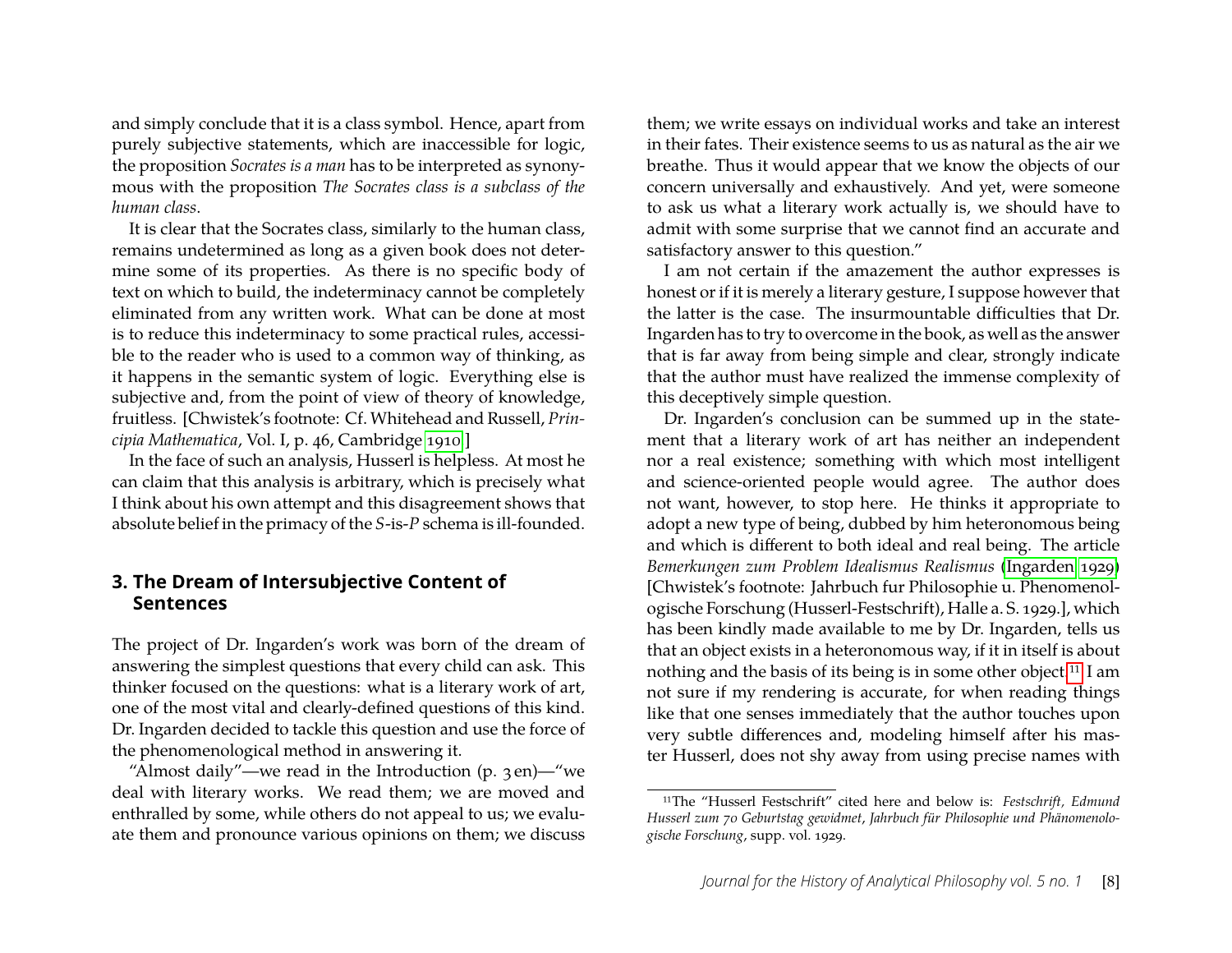changing and questionable meanings. "Redness" is an example of an autonomous object that, according to Dr. Ingarden, is in itself what it is, which is determined by something specific to itself, and which contains this description in itself.

Again, I cannot be sure if my rendering is correct, I suspect however that this is roughly what all this is about; one cannot hope for more precision on such slippery ground. A literary work is an example of heteronomous object, the existence of which is dependent on our consciousness.

Assuming either that literary work is an ideal or that it is a real object goes against common sense, stating that an object like a literary work does not exist at all—would make science impossible, hence to arrive at a contradiction. There is only one way out—to assume a separate type of being, the one referred to by the author as heteronomous and to agree that a literary work's being is of this type. One should keep in mind however that such a heteronomous being is possible only, when both ideal and real objects actually exist. Taking this into account allows one to understand the intersubjective identity of sets of sentences, including literary works, for various agents (p. 378).

It is impossible to sum up all the immense efforts made by the author to introduce us to the world of heteronomous objects. I shall focus on the problem of the relation between intentional correlates of sentences and real facts (p. 169 / 163 en). A statement regarding some real event for phenomenologists is not a simple reaction to an external stimulus. Such an interpretation seems to them to run contrary to common sense. For a sentence to have its proper content, a sentence describing a real event has to match the content, or rather factual state of affairs, which is called an intentional correlate of a sentence, with a real event. Here one encounters immensely subtle and complex analyses, which can lead a reader who is not trained in such a style of thinking to despair. First, one stumbles upon the transmission of an intentional correlate of a sentence into the sphere of real

being, an extremely important action, the discovery of which is to be credited to one Mrs. Conrad-Martius. It is, to be sure, a fictional action, never actually performed by anybody and hence one can be excused for having serious doubts about its existence. This problem, however, is representative of the entirety of this mythology.

If we assume that we have a guardian angel that protects us from evil and a devil that induces us to sin, then reality can never reject such a belief. For whenever we do good, it is said that it is the angel that is to be credited, whereas in the opposite circumstances, it is obviously the devil that gained the upper hand. Similarly in this situation, one deals with some sort of subconscious action performed on something that also one cannot be fully aware of; all this ensures that the results will be most reliable. When I finally had come to terms with such a state of affairs and read on, I was surprised to find out that this fictitious action is nevertheless not enough. It turns out that one also needs to be convinced that the content of the purely intentional correlate of a sentence is matched from certain point of view to some sphere of being so perfectly that it can be identified with this sphere from this given point of view. As, obviously, I had not previously thought about anything of this kind, despite having made my opinions known about any number of real events. I looked at this theory with amazement. Hence all this is not only about some unconscious action but also about some unconscious belief.

When stating that my pen lies on the table not only do I transmit the intentional correlate of the sentence "the pen lies on the table" into the real sphere, where my pen is, but in addition I believe that this correlate is in some sense identical with the fact of the pen lying on the table. Without this process, communication between people, science, culture, etc., would have been impossible. It transpires that it is a very important process, and yet it has gone totally unnoticed. So we all have been going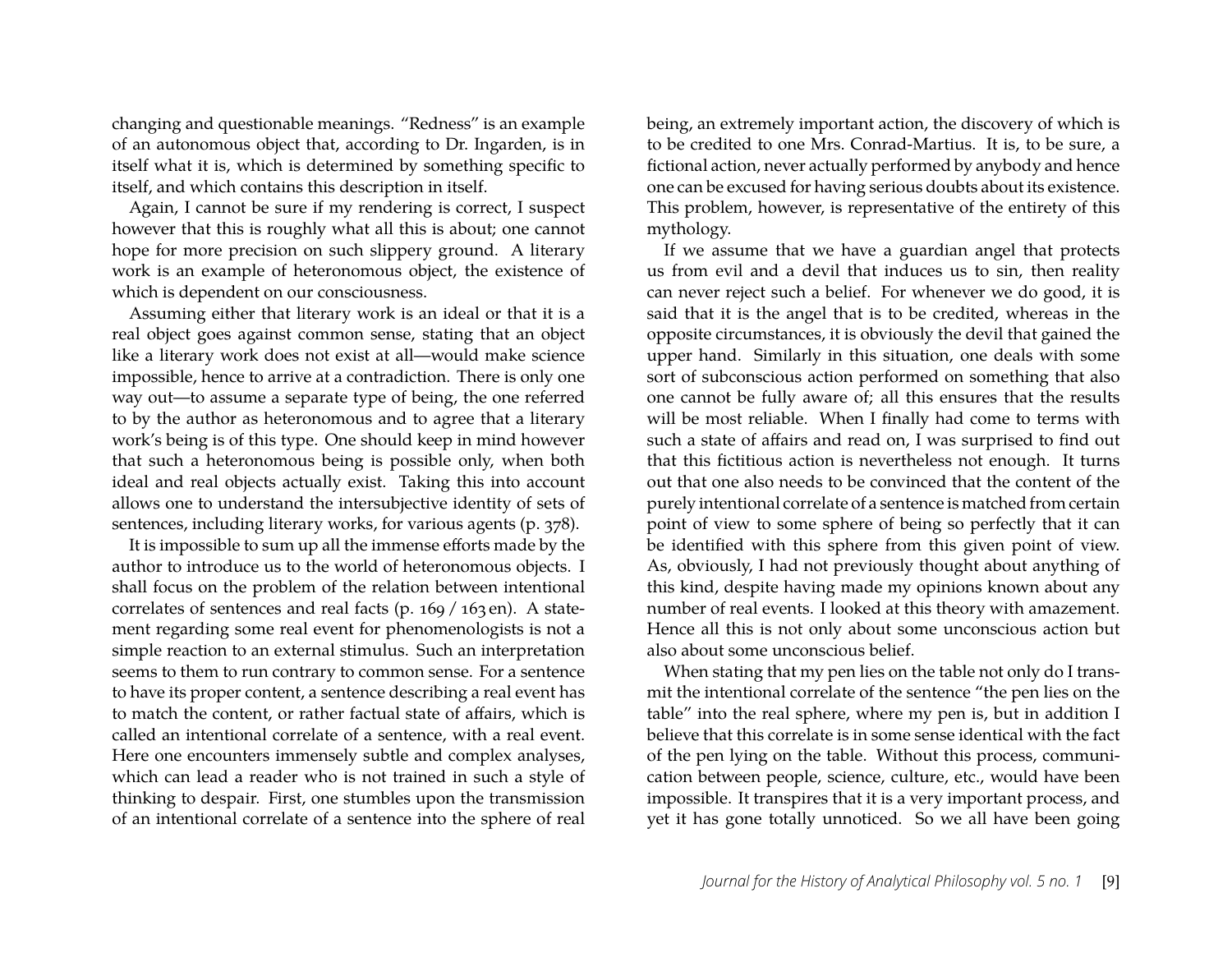through it unconsciously. But if this were the case, what would the benefits be? I am getting tangled up in difficulties and there seems to be no way out. I sense that what I am dealing with here is something serious, requiring monstrous and deep efforts, which are always deserving of respect, and yet one cannot shake the feeling that there is a horrible void behind all this. I alternate between attributing this feeling to my own stupidity and to the oversensitive fantasy of the author. Then, I start thinking that perhaps it would be better to say simply that stating that a pen is lying on a table is an automatic reaction to a certain stimulus, deeply rooted in us by means of repetition during childhood. Granted that this explains nothing but how can we claim to be able to explain anything of this kind? We cannot even explain phenomena that are much simpler, such as the falling of a stone, since it is well-known that the law described by Newton is a description, not an explanation. Why assume that we would be able to explain a phenomenon of this level of complexity? But never mind. If somebody came up with such an explanation, we would be thrilled, provided that it does truly explain something. The addition of fictional action and fictional belief explains nothing, it merely creates an illusion of explaining something and for this reason we would do better without it.

All this unparalleled effort seems to me to be completely lost. Despite constantly trying to get a feeling of the subject matter, I do not believe in the existence of the intersubjective content of any sentence, not only now but also far into the future. I also do not believe that such a hypothesis is at all necessary. I do not believe for a moment that a sentence has no sense if one does not assume the existence of as many objects as there are nouns. All this seems very childish to me. But never mind. As I have already mentioned, I shall accept Dr. Ingarden's hypothesis for the sake of the argument. Let there be such heteronomous objects as literary works of art. Once there were Twelve Olympians and truly there was no way of proving their existence to be absurd. They were even useful at times, but above all funny and poetic. There was ether, now we have electrons and uncountable sets, why not have an intangible, unreal and non-ideal but still different heteronomous object *Sir Tadeusz*.[12](#page-10-0) Admittedly, one does not really know what to do with such an object as in real life one has to do only with the copies with "*Sir Tadeusz*" written on them and with the thoughts evoked by reading the characters present in a given copy. But this is not what metaphysicians are looking for. *Entia sunt multiplicanda praeter necessitatem*, there is no reason to be shy. Things are worse off, however, with the intersubjective sense of sentences and of literary works of art. This hypothesis enters our lives and imposes illusions that can be the source of bitter disappointments. It is no doubt tempting to believe that ultimately everything can be explained but the entire history of humankind and—above all—our everyday experiences, witness against it. For my part, I have made every effort to try to fully understand Dr. Ingarden's work. I am afraid, however, that Dr. Ingarden would say that I have not understand a word of it.

For Husserl, it is clear that the word "something" has a simple meaning. The experience connected with the understanding of this word is no doubt of a complex character but the meaning is definitely not (*Logische Untersuchungen*, II 1).

To me, this statement is just an empty platitude, as I cannot see anything different to the ideas occurring to me when thinking about the use of the word "something" in everyday language that would deserve to be called the "*meaning*" of this word.

This misunderstanding is deeply-rooted and cannot be removed by any means. When one has spent half of one's life building systems of logic, one clearly realizes that the essence of precise thinking lies in the manipulation of some preciselydefined expressions using precisely-defined rules, with these

<span id="page-10-0"></span><sup>&</sup>lt;sup>12</sup>A national epic poem written by Adam Mickiewicz (1798–1855), who is called one of the "three Bards of Polish literature".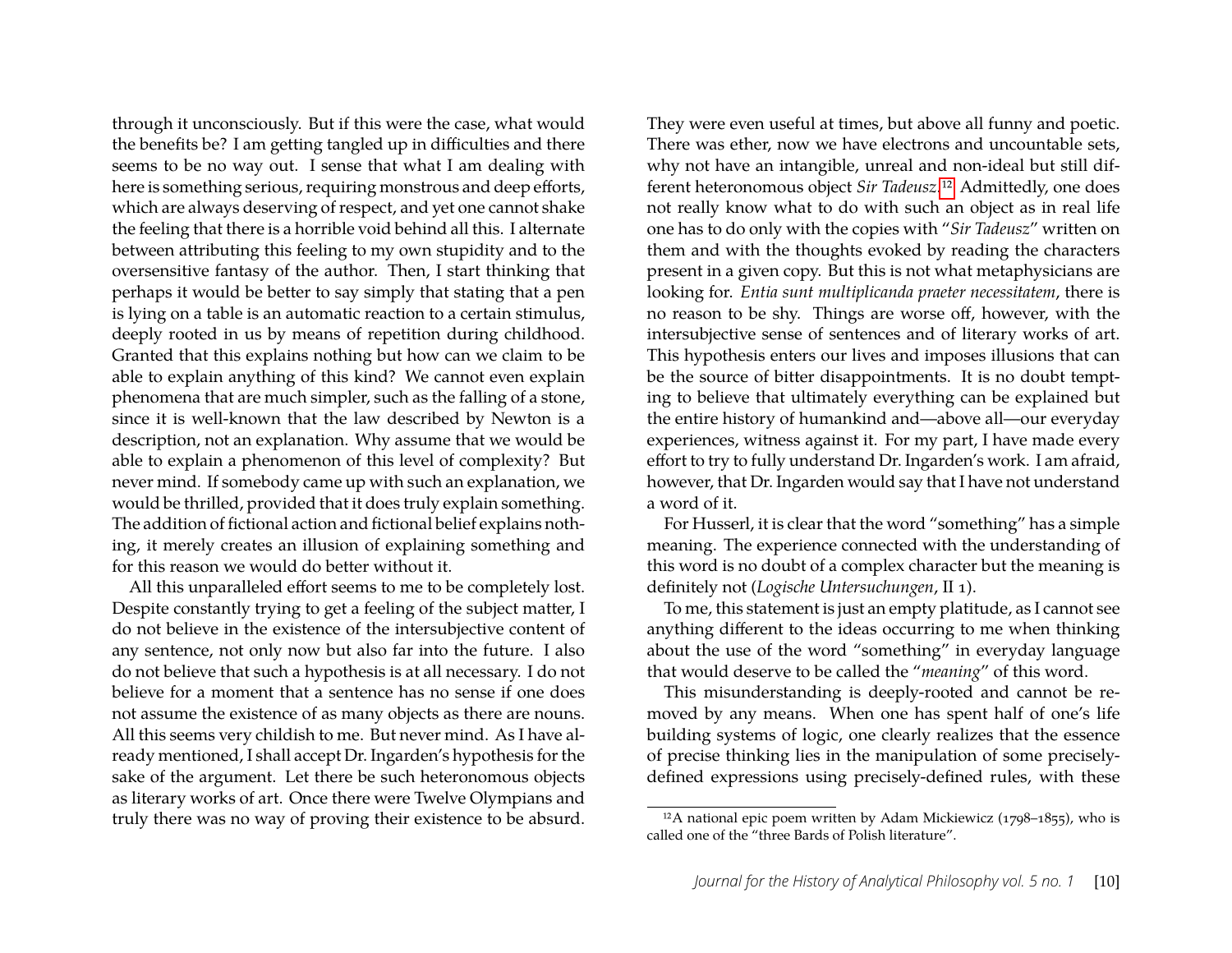manipulations being such that their results could be interpreted using everyday language and that in simple, familiar, cases—like the theorems of elementary arithmetic—these two areas would be perfectly compatible.

The expressions that are used in such a case do not have any *a priori* meaning. These are just some common expressions, the importance of which lies merely in the fact that we have rules allowing the construction of new expressions in such a way that only these, and no other, expressions can be constructed. If, for example, in Hetper's semantic arithmetic an expression ∗*cc* is used to denote the number 1, one should not think that there is some sort of definition that would provide a meaning for such an expression.[13](#page-11-0) Things are exactly the opposite. Interpreting the entire system, we accept the definition, according to which the expression 1 is a shorthand for ∗*cc*, which by this virtue does not stop being the same thing it has been from the very beginning, i.e. just an expression. This definition is justified only by the fact that when complemented with other analogous definitions, it would allow one to obtain the theorems of the kind  $2\times2 = 4$  together with all the remaining theorems of elementary arithmetic.

We see that there is no place for assigning specific meanings to expressions and that the very notion of such a meaning becomes unnecessary. Getting into this sort of thinking was problematic even for such a nominalist as Poincaré, hence it is not surprising

that the phenomenologists, who are used to the idealistic notion of meaning, are incapable of moving in this direction. Yet, if that is the case, then how one can even think of mutual understanding? This understanding would require phenomenologists to abandon their dreams, which has become the essence of their lives, and of nominalists to be subjected to a kind of astonishing illumination that would impose entire worlds on them, where now they see emptiness and nothingness. The phenomenologists will forever accuse us of short-sightedness or even blindness and we will accuse them of naivety and fanaticism. But let us count the very existence of this debate as the proof of our superiority, as it is we who constantly claim that understanding between people is only possible to an extent, that there are no meanings of the words in our language that sooner or later have to become evident for all, and that the area where such an understanding is indeed possible is no bigger than the sphere of everyday life and purely practical considerations.

The only way of rationally extending this sphere is to create systems, such as those found within logic and mathematics or those, on which law is based. It is obvious that such methods clearly give up the dream of absolute knowledge that has been with us for ages and is for idealists something that they refuse to give up even today. Such a dream, notwithstanding its naivety, is not something to be ignored and is no doubt marked by greatness; hence it is hard to abandon it and I do not intend to convince anybody to do so. Let me point out, however, that if two people give each other the right to accept different systems or sets of regulations, then these should no doubt be considered as being on a higher level than those, who believe that it is only they that have access to the absolute truth and that all the others are left in the dark and as such should be considered secondclass individuals. This way of thinking leads to the creation of the most despicable maniacs, such as the pre-war German officers and officials and the entirety of Austrian bureaucracy that

<span id="page-11-0"></span><sup>&</sup>lt;sup>13</sup>The formalization of the theory of natural numbers of Chwistek's student W. Hetper is cited and discussed in *The Limits of Science* [\(Chwistek 1948\)](#page-20-3), and was later developed by John Myhill in a series of papers in the *Journal of Symbolic Logic* in the 1950's, including [Myhill \(1950\)](#page-20-20). The gist of the construction is shown with the example of the number 1, which is the *successor* of the initial natural number 0. Hetper's idea is that the successor of a number *n* is simply the pair of *<sup>n</sup>* with itself, in set theoretical notation {*n*, *<sup>n</sup>*}. In Hetper's notation this pairing operation is indicated with the asterisk, "\*" and the number 0 with "*c*", so "∗*cc*" replaces the numeral "1". Myhill is indebted to Chwistek and Hetper only for the spirit of their "constructive" account of mathematics and for this detail of notation.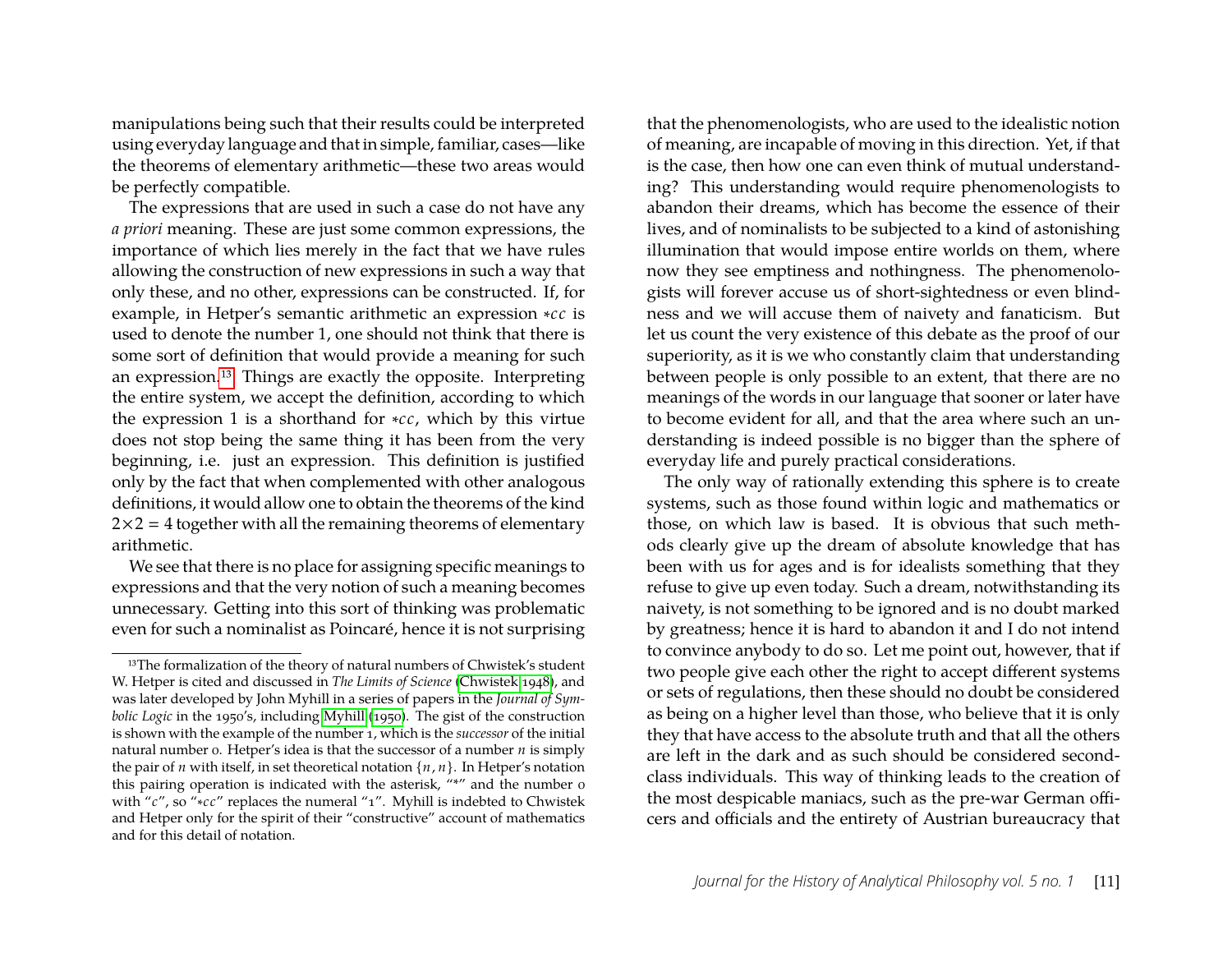is based on such an approach. It might be that I am alone in my opinion but I much more prefer to be terrorised in the name of someone's superiority than this unparalleled and mad oppression that is forced upon me when asking me to accept something I consider foolish and evil in the name of the absolute truth, the representative of which is my opponent.

I have plunged into such considerations while knowing full well that they have nothing to do with scientific rigor precisely because I do not believe that there is a space for scientific argumentation when it comes to the problem of whether sentences have an independent meaning. I must admit that if somebody truly believes in the existence of such an independent meaning of sentences, then it is nigh impossible to persuade them otherwise. They would explain all the difficulties and inconsistencies with the fact that we are insufficiently prepared and the ongoing tragedy of philosophy would present itself to them as just an episode, after which, maybe even tomorrow, there will be the dawn of a new era. One cannot argue with such a belief, but one can but ask whether humanity would be better off with or without it. I for one believe it would be good riddance and let me add that I do consider this a plausible scenario. It should also be noted, however, that the agony of the belief I have described at the beginning of this article might be a slow one and that recurrences of it of great intensity are not only plausible but nearly certain, with it even remaining in existence indefinitely being a distinct possibility.

Let us, however, get back to the work of Dr. Ingarden. We do well to notice that in the penultimate chapter the author is taken hold by doubts that deserve our attention. "Almost at the end of our study"—we read at page 370 / 356 en—"we came upon the phenomenon of the 'life' of a literary work and the interrelations between the work itself and its concretizations and, hence, its relation to subjective operations and experiences. After taking into account the entire range of these issues, we see

that a certain danger that was supposed to have been practically overcome arises anew: the literary work, taken purely in itself, appears at first to be a totally rigid formation, and, in its rigidity, it is also fully secured as regards its identity . . . After taking into consideration the situations that are produced when the work is read by a number of readers, it again seems to be threatened in its identity and in its proud heterogeneity with respect to subjective experiences. In spite of all the differences that we have established between it and its concretizations, it seems to dissolve in their manifold variety and to lose, thanks to the close ontic relations and interrelations of essence between concretizations and subjective experiences, its heterogeneity with respect to these experiences. Thus the old question crops up again: is it not the psychologistic conception of the literary work right, after all? Would it not, instead of speaking of *one* literary work, expressed in many concretizations, be simpler and more correct to 'reduce' the literary work to these various concretizations and simply consider it a theoretical, abstractly obtained fiction which does not 'truly' exist?"

It would perhaps be enough to stop quoting here but what follows is so wise and so self-critical that ignoring it seems unacceptable.

"And would it not then be a mere difference of words" continues Dr. Ingarden (p. 371 / 357 en)—"to speak of 'intentional correlates' instead of simply 'imaginings', as in the psychologistic conception? The conception of the literary work developed here may be finer and more subtle, and any talk of 'imaginings' may still be very crude and primitive; but do they not ultimately come to the same thing . . . ? Can the literary work, however, really be reduced to the manifold of concretizations? Is it not contradicted by the numerous differences we have shown between the work itself and its concretizations? Someone might answer us by saying that these differences exist only when at the outset one posits the idea of a literary work expressing itself in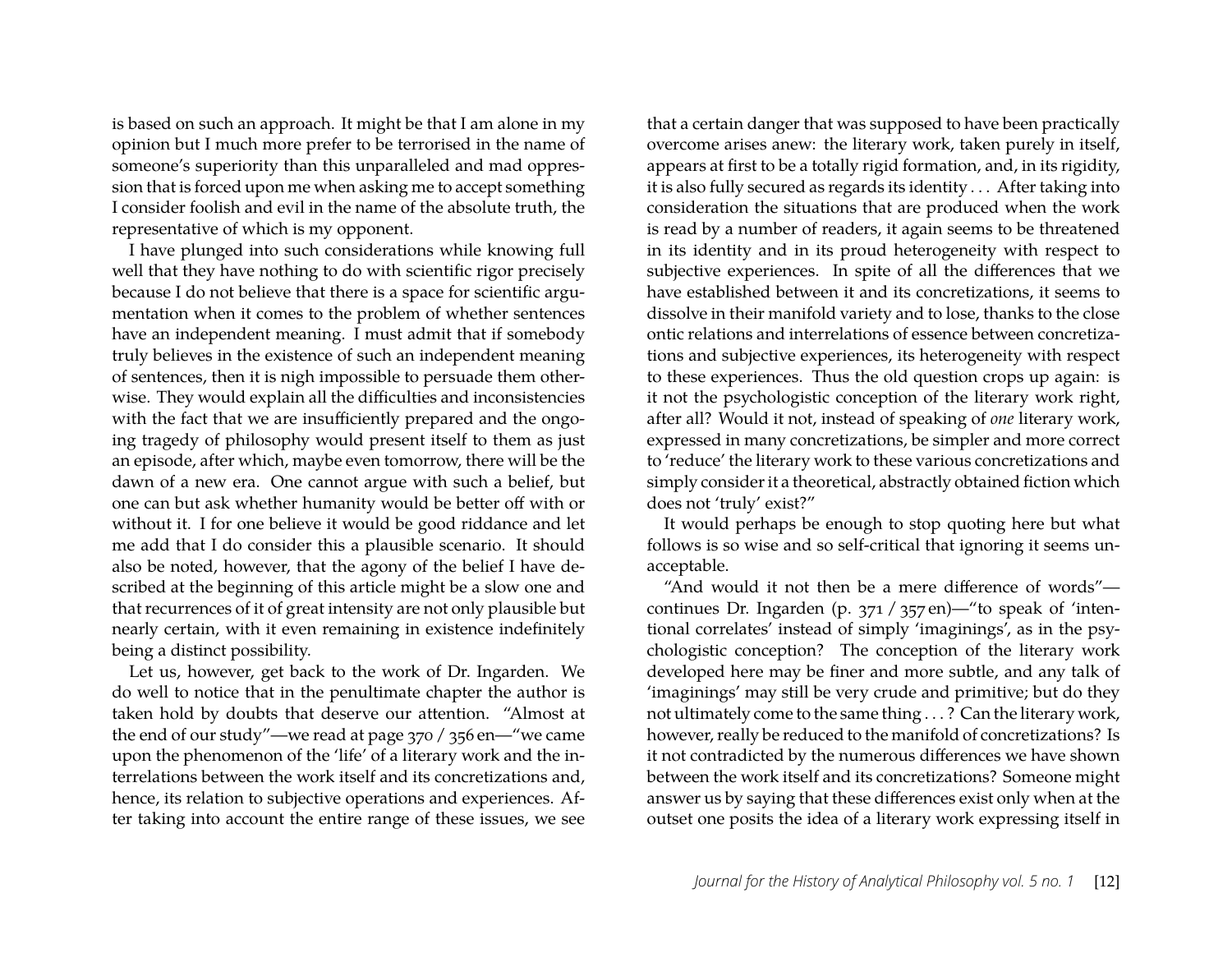its concretizations, which is what has actually happened in our study so far. But what guarantees for us the identity of the work with respect to all its concretizations, especially when it is conceded that the individual concretizations differ widely among themselves and that the reader very frequently absolutizes the concretization he has at the moment and believes that in it he has apprehended the work itself? And, in particular, if the work is read by different readers, what guarantee do we have of its identity, i.e., its *intersubjective* identity? And what is identical in that case? . . . it would perhaps be most correct to say that in the individual readings it is merely similar 'concretizations' that arise and that it is only a special delusion or error if we all believe that we are reading one and the same work. Finally, if the literary work is only a formation of subjective operations, which cannot exist with ontic autonomy, the question arises, how does the work exist when it is not read by anyone?"

These questions become so threatening and suggest themselves with such an overpowering force that one can not but view this as a truly tragic event. Here we have the author, who upon finishing his work of art is not the same person as the one who started it. The first chapters saw him as a self-assured follower of phenomenology, who was looking up to his master. The final chapters reveal an independent and deep thinker, who is sure to stop at nothing in order to truly, and at any price, find out who he really is. The tragedy in the quoted fragments is only comparable to the metaphysical experience of Descartes that forced him to doubt the existence of the real world. Such a situation is typical of transition from one reality to another. The author, who, having came out of natural reality went deep into the reality of ideas and visions, and as a result of a sudden internal shock thrusts himself into this very reality of ideas that he despises the most and of which he is afraid with his entire soul. The dreamed-up heaven of intentional correlates vanishes into thin air and is replaced with the despised psy-

chological scepticism, the same that has been condemned by the author to inevitable perdition. But it is in this desperate moment when, out of internal misery and desperate crisis, that a true, self-conscious philosopher is born.

Dr. Ingarden states simply that he cannot resign from the intersubjective meaning of sentences as then no ideal science, common to all, would be possible. He is still deluding himself that he could bring out this common-to-all meaning of sentences by using phenomenology but this begins to look like a hopeless task. It would require new, very deep and extensive, analyses, one would have to write a new book and this is, for now, out of the question. Therefore, Dr. Ingarden finds a new way. He *assumes* the autonomous existence of ideal concepts and bases his heteronomous objects on that. I emphasized that he *assumes* it as in the mouth of a phenomenologist this sounds extraordinarily paradoxical. It is a witness to a crushing defeat of the most diligent student of Husserl's but also to a joyful cry from a newborn creative philosopher.

#### **4. The Question of Art**

The tragedy of verbal metaphysics reaches its pinnacle there, where, on the surface, one could expect its liberation to begin. It would seem that the thinkers, who have got so deep into the essence of words that can see the mysterious beings hidden within, which are inaccessible to a mere mortal, would uncover for us new ways of understanding literature and especially poetry, which in recent years has undergone such an unparalleled evolution.

Dr. Ingarden's book, together with the thoughts of various Ammanns, Pinders, Russacks, Stanzels, Révészs, Schmarsows or Walzels quoted there,<sup>[14](#page-13-0)</sup> is in this respect completely disap-

<span id="page-13-0"></span><sup>&</sup>lt;sup>14</sup>These are most likely: Hermann Ammann (a philosopher of language), Franz Karl Stanzel (b. 1923, an Austrian literary theorist), Géza Révész (1878–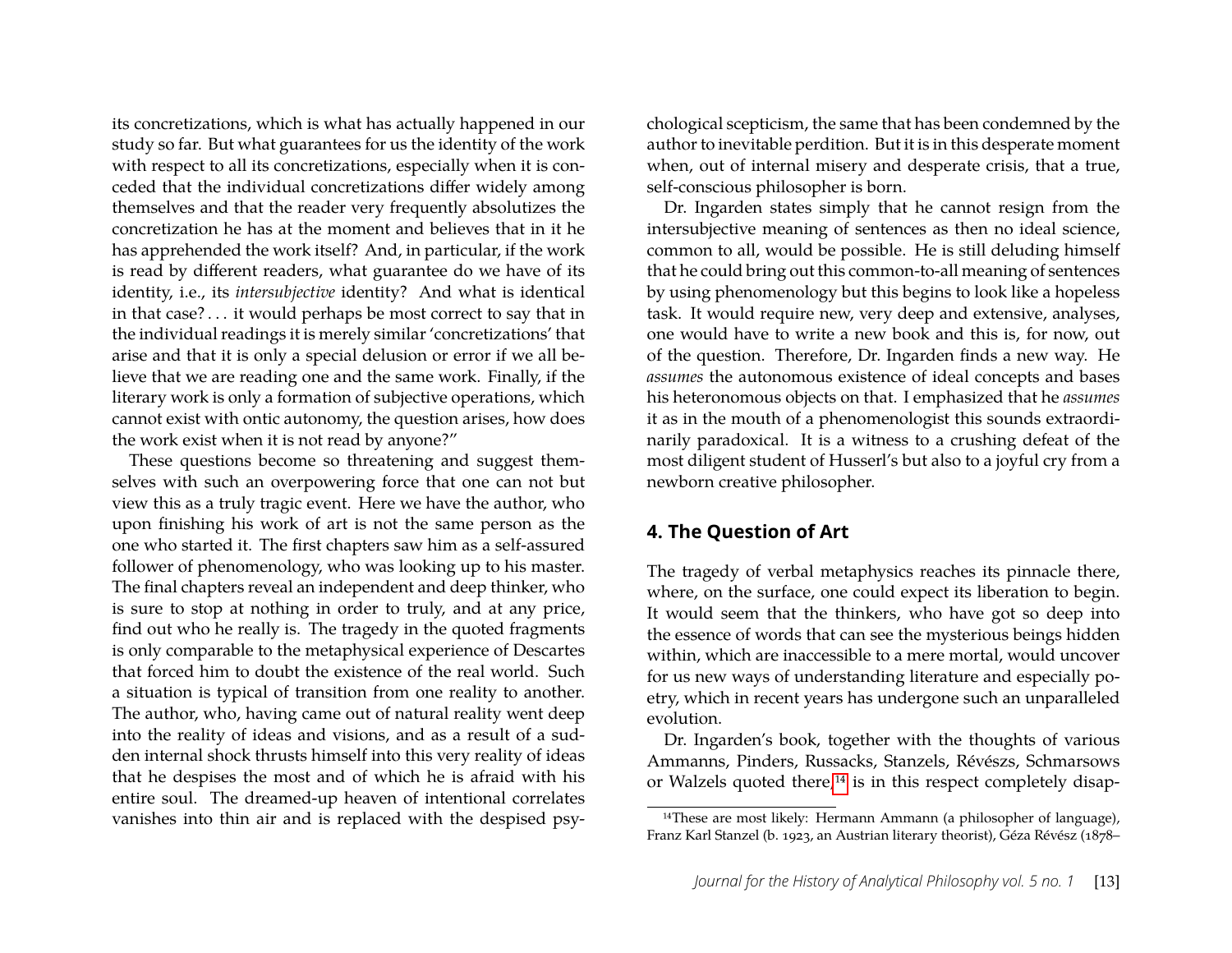pointing. These are indeed very subtle analyses. The aim is to define notions such as "an expression" or "the sound of an expression". There is a lot of talk about the meaning of expressions, the tone they are pronounced with and the impact of this tone on their meaning. But the principal worry of this entire school seems to be that authors, using "strong" and "full of life" words should be able to uncover their experiences in such a way as to allow the reader a direct access to them (*Das Literarische Kunstwerk*, p. 39 / 44 en). The sounds related to expressions are only a surface, which hides a content, and their role in a poetic work of art is to uncover the proper content of the work for us (*op. cit.* 57). It is clear that everything revolves around the notion of knowledge, which, not surprisingly, has nothing to do with the artistic experience. Poetry and literature are not about the everyday content hidden in the expressions—and no one would dare to assign any other content to them. Only a theoretician, who did not even reach as far as Słowacki, can seriously claim that the contents of expressions impose themselves directly upon us owing to their force or liveliness. I am now thumbing through *King-Spirit*[15](#page-14-0) and wonder in the name of what principle would anybody endeavor to uncover the author's thoughts in this welter of metaphors and innuendos and why on earth that would be useful even for anybody but an historian of literature. Then I reach far into the past and wonder about the charm of Dante's *terza rimas* and the pitiful role of commentators. Why would I, for goodness sake, struggle with all this and risk doing away with the ecstasy that brings thoughts and visions, which might have nothing whatsoever to do with the thoughts contained in these *terza rimas*, yet precious and important to me to the point that anything else is not even worth mentioning? I

move from Dante to our lyrical poetry and remember the poems by Młodożeniec, Jasieński and Czyżewski, to which I owe many an unforgettable emotion.<sup>[16](#page-14-1)</sup> And then I stumble upon a question, how it is possible that a theoretician, no doubt familiar with such phenomena, would completely ignore them. I get back to Dr. Ingarden's book and search for a trace of understanding for the charm of newly created phrases and arrangements of expressions, to no avail. The notion of going beyond the everyday content of the words, which is indispensable for understanding what is going on in poetry today seems completely alien to him. For surely, a poem like this of Jasieński, where he writes

#### *The flower fell, It will drip onto the stairs*

is, for God's sake, neither about a flower falling nor about it dripping onto the stairs as it is too commonplace and banal an event and relates to nothing more. Similarly, the poem by Młodożeniec containing the fragment

#### *Here or there*

is not really about his location. And yet these are masterpieces and if Dr. Ingarden is of a different opinion, he should take into account that this would be the opinion of all those, who in lyrical poetry are looking for more than aesthetic pleasure or emotion. Art in general, and lyrical poetry in particular, can become a powerful drug.[17](#page-14-2) Of course, "drug" is a relative notion with different people succumbing to different drugs. It is certain that sport, good cuisine, card games or chess can become

<sup>1955,</sup> a Hungarian-Dutch psychologist), Oskar Walzel (1864–1944, an Austrian literary theorist).

<span id="page-14-0"></span><sup>15</sup>An unfinished narrative poem by Juliusz Słowacki (1809–1849), who, similarly to Mickiewicz, is called one of the "three Bards of Polish literature".

<span id="page-14-1"></span><sup>16</sup>Bruno Jasieński (1901–1938), a Polish poet involved in the futurist movement; Stanisław Młodożeniec (1895–1959), a Polish poet, one of the creators of the futurist movement; Tytus Czyżewski (1880–1945), a Polish painter and poet who was one of the artists labeled as Polish expressionists.

<span id="page-14-2"></span><sup>&</sup>lt;sup>17</sup>Chwistek's use of the notion that art is like a drug is not meant as derogatory. See the discussion of the role of drugs in the circle around Witkiewicz in [Feferman and Feferman \(2004,](#page-20-12) 58–63).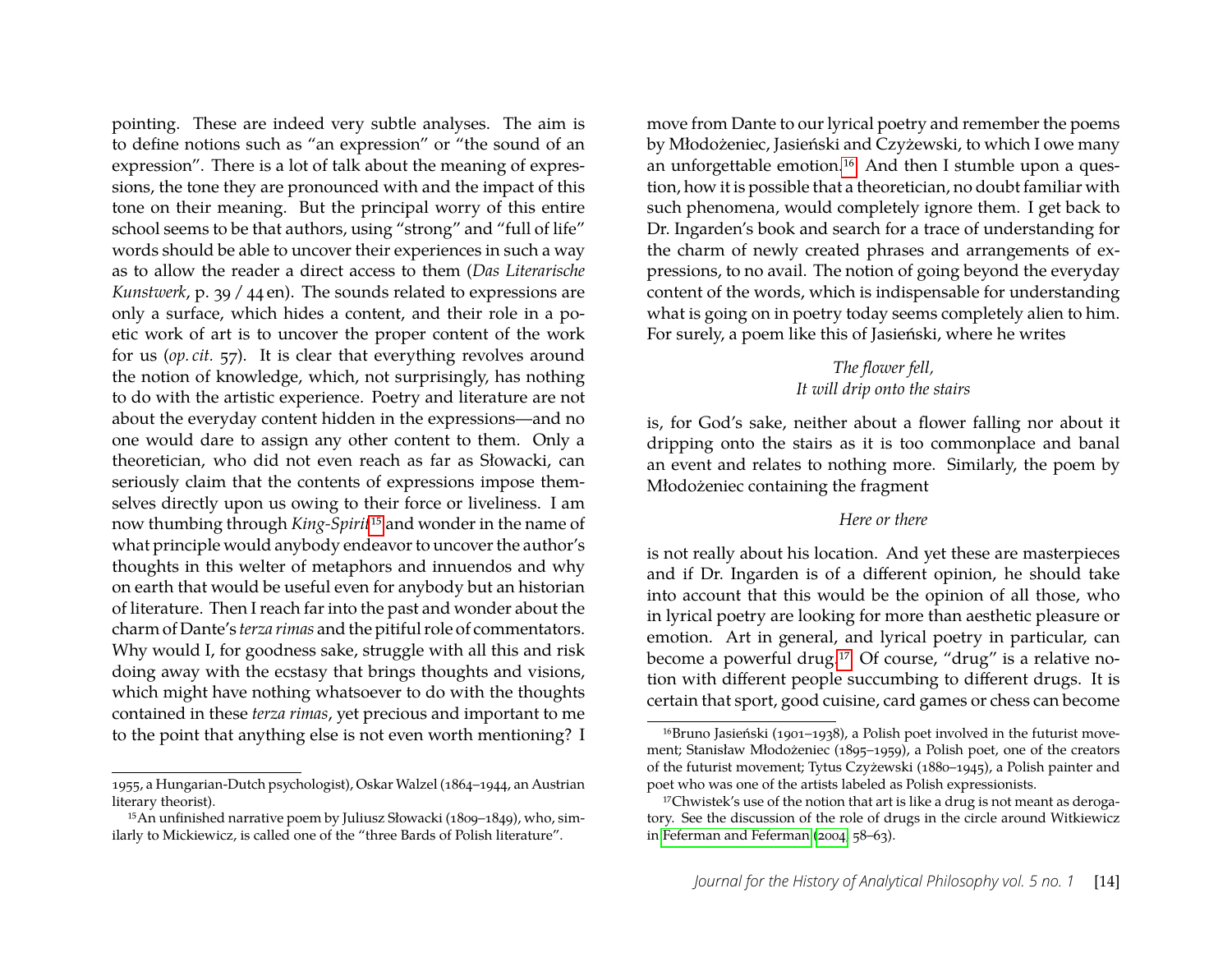such powerful drugs for some that they become insensitive to the drug of art or even "drugs" proper. A similar immunization can occur when it comes to ideas. Those taken over by an idea fall for it as though it were a powerful drug and become insensitive to anything else. I have never met a true socialist who would care for art. The same can be said about many natural scientists and phenomenologists. Phenomenologists drug themselves with the vision of fictitious objects, which they have multiplied reaching an unheard of number. The world they inhabit is so rich that it can only be compared to heavens teeming with angels. No wonder that in art they are only looking for what strengthens the sense of that world; that they are mostly interested in finding a place for art in that world. The essence of art is for a phenomenologist a well-defined subject of research. They care next to nothing that new phenomena, of which nobody heard of even yesterday, constantly enter this arena; that for example the pseudo-classic aesthetics was, and had to be, defined using concepts valid at the time; and that, according to pseudo-classical criteria, Mickiewicz was already an absurdity with Słowacki simply an outrage. They do not care that the "essence" of a given race cannot be known until the race is over; and that art is precisely that kind of race, which started centuries ago and it is doubtful that it will ever end. Witkiewicz,[18](#page-15-0) who is sympathetic to phenomenologists, is admittedly of the opinion that art is already dead but this sentiment is not shared by phenomenologists themselves; anyhow, it cannot be expected that such a claim is to be taken seriously in the era of such great developments in experimental sciences which are opening new creative avenues. Together with the development of art, aesthetic criteria change as well and their rate of change can be

very fast. Viewing it, as phenomenologists together with all the representatives of German aesthetics, from such a distance, is more or less the same as developing phlogiston chemistry or Aristotelian logic today. Yet even a closer look at ancient literature and art could shake the faith those gentlemen have in themselves, if they really were to indulge in it. If, however, one rejects primitivist paintings, ignores Cézanne and spares no thought for Eastern art or if, as it seems to be the case of Dr. Ingarden, one focuses on Schiller and considers Thomas Mann and Bernanos pinnacles of modernism, then it should not be surprising that one does not reach the level of art becoming a drug and does not go beyond the generalities that mean nothing to any modern artist.

Dr. Ingarden claims that the literary work of art is a polyphony of any number of layers, which, when put together, are the essence of its internal harmony. He justifies this claim in a very detailed and thorough manner as if he anticipated a heated reaction from opponents. But all this is truly just an illusion. No art enthusiast would argue with such a claim as it is neither contentious nor does it excite any discussion. The same applies to Dr. Ingarden's metaphysical qualities. All works of literary art contain such metaphysical qualities, with the bad ones often having more of them than the good ones. They are contained both in *New Heloise* and in *The Sorrows of Young Werther* and can even be found in the works of Rodziewiczówna.[19](#page-15-1) In the mindnumbing *Forsyte Saga* by Galsworthy and in the lamentable Bernanos, mentioned by Dr. Ingarden, the reader can truly bask in those. Of course, it can always be claimed that all this boils down to the skills with which the author uses such qualities but this is tantamount to admitting one's helplessness in the face of this problem. Whereas the most important problem, namely

<span id="page-15-0"></span><sup>18</sup>Stanisław Ignacy Witkiewicz (1885–1939), a Polish writer, painter and philosopher. Witkiewicz' portraits of Tarski, Chwistek and Ingarden suggest that they were all part of the same circle of philosophers and mathematicians described in [Feferman and Feferman \(2004,](#page-20-12) 58–63).

<span id="page-15-1"></span><sup>19</sup>Maria Rodziewiczówna (1864–1944), a Polish writer touching on themes such as patriotism, religiousness and tradition.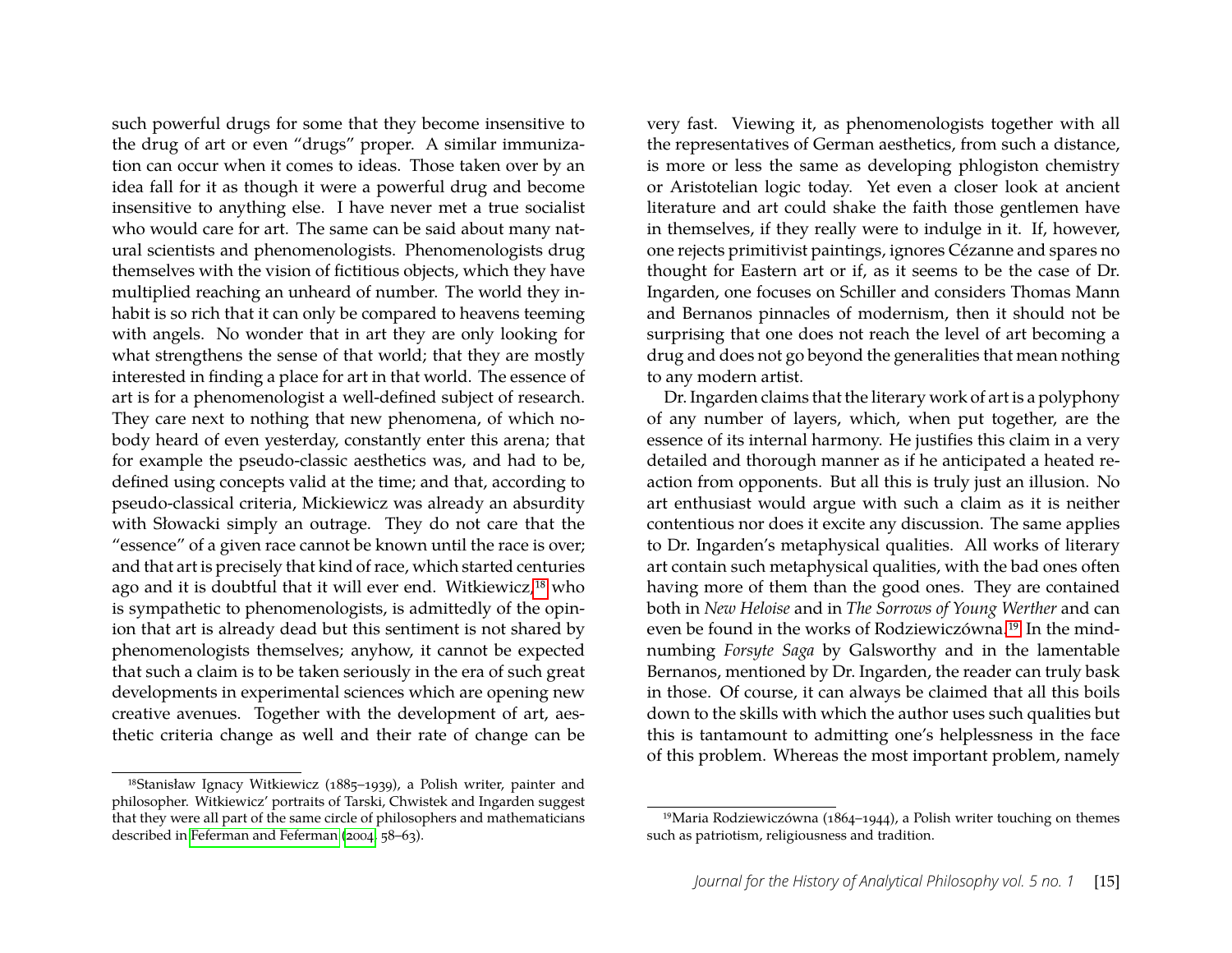that—say—for Dr. Ingarden *Don Carlos*[20](#page-16-0) is a masterpiece and Dostoevsky's *Idiot* or *King-Spirit* a complete failure, when for me this very failure is the highest achievement of literature, whereas *Don Carlos* is at most a venerable historical document, remains completely elusive on those grounds, notwithstanding its unnerving and deeply disturbing character. I took liberties in choosing examples as Dr. Ingarden avoids clearly-stated opinions about literature but that is beside the point. The point is that a fundamental and unquestionable difference in opinions on the value of literary works is too important to not be at the forefront of every theoretic enquiry into literature. The crux of the matter is that there is not a single literary work of art that could not be considered valueless by somebody or that could not be considered perfect, if only by its author. Even if we agreed that there is such an ideal, or, as Dr. Ingarden would like it, heteronomous, object as the literary work of art, there would be nothing that can be done about it that for some people this object is valueless and for others immeasurably precious and that no discussion could ever be conclusive as it will always be stopped in its tracks by the problem of what one considers to be the "essence" of art. I deliberately avoid calling it a definition for if I did, I would be told that this is not about an arbitrary convention. This problem requires some more attention.

Mathematicians often talk about the usefulness or the conventional character of definitions. This approach is particularly vexing for phenomenologists, who care nothing about practical considerations or about conventional resolutions of problems. This should be settled once and for all. When mathematicians talk about usefulness, they do not mean anything other than finding out the truth. Mathematicians care about the truth and nothing but the truth and if they say: I accept this or that definition, this or that assumption because I like it or because I find

it useful, then they are simply saying: the acceptance of this or that definition, this or that assumption is *useful in finding out the truth*. The same applies to the entire field of philosophy and aesthetics in particular. Let us, for example, consider the problem of cinema. On the surface, the problem whether cinema is an art form seems purely conventional. Nonetheless, no person who did not experience similar emotions in cinema as in theatre would be likely to consider cinema an art form. If, however, one came into contact with engaging films that arouse in one the enthusiasm of a high art, one is likely to view cinema as an art. The notion of artistic emotion and enthusiasm is obviously primitive in a sense that it cannot be reduced to anything simpler, and, if only for that reason, it cannot be the basis for mutual understanding if there is no pre-defined formal system within which it can be used.

As a result, those trained in precise thinking, wanting to avoid unnecessary discussions which are in their view doomed to bear no fruit anyway, will be content at merely accepting a conventional statement that cinema is to be considered an art form. But the situation might also be quite different. Someone can approach the phenomenon of art from a social point of view and take into account the fact that some percentage of intelligent individuals consider cinema an art. In such a case, even with personal enthusiasm not playing a role, one can view cinema as art for the sake of the usefulness of this position. This usefulness is, of course, related to the fact that when talking about art we would not be forced to ignore phenomena that should not be ignored precisely in the name of the truth this entire endeavor is about. For, if I have no grounds for claiming that those considering cinema an art form fall victims to an illusion of sorts, then I should take their opinion into account, provided I do not want to take the extreme individualistic attitude.

Let me add here, what I have said already somewhere else, that when it comes to aesthetic criteria I consider myself a sup-

<span id="page-16-0"></span><sup>20</sup>Most likely *Don Karlos, Infant von Spanien*, a historical tragedy by a German poet Friedrich Schiller (1759–1805).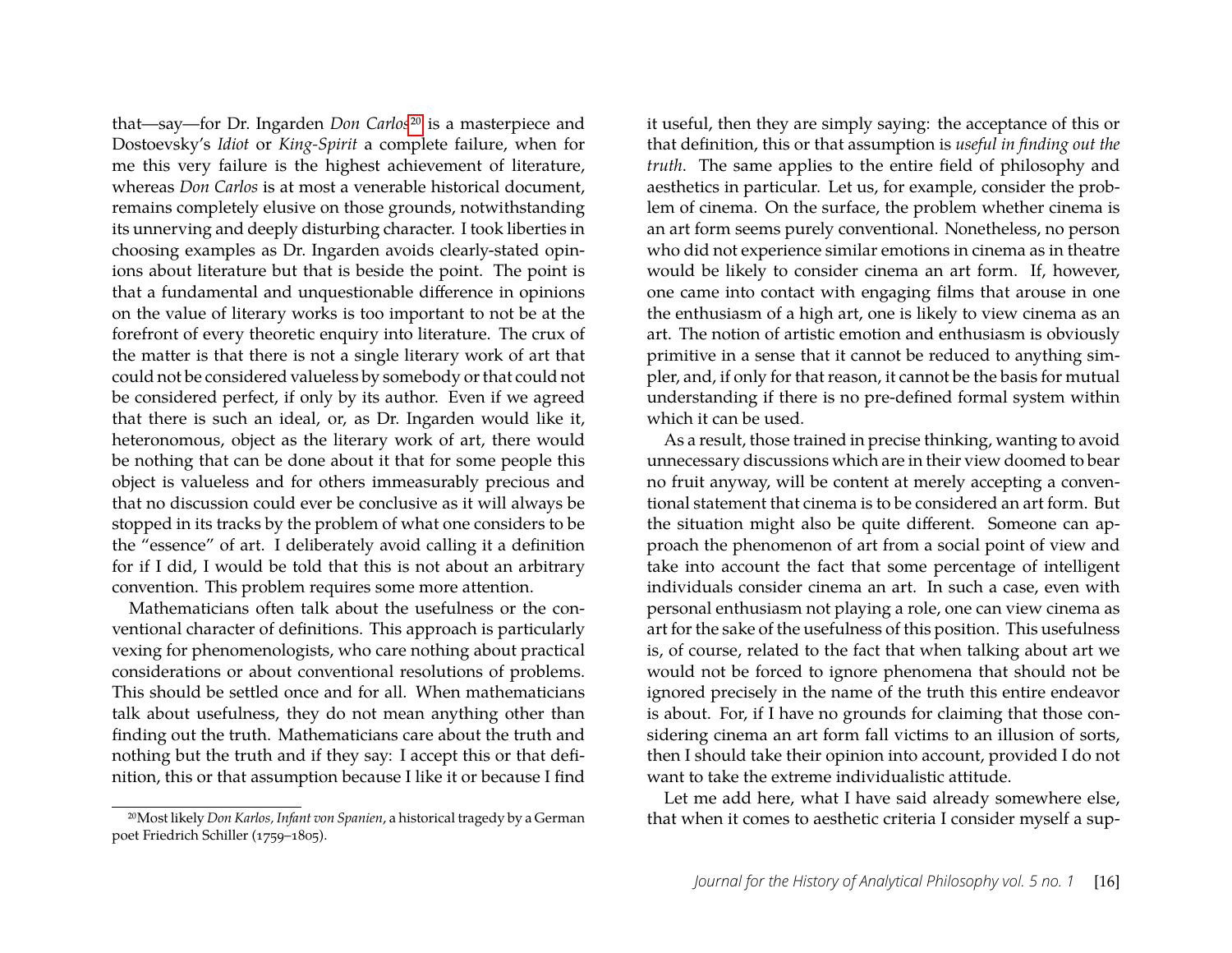porter of extreme individualism. Only that which is personally experienced and felt can play a proper role here. Anything else is nondescript, baseless and dead. Some might consider this a cruelty on my side but I would like aesthetics to be taken away from pure philosophers, the way logic and psychology have been. I believe that aesthetics can be properly developed only in a close connection with the creation, or at least with experiencing the creation, of new artistic forms, on the basis of specific examples and experiments. If, for example, I want to deal with the language of poetry, I have to analyze not only such phenomena as de-emphasis of rhythm for the sake of assonance, which has recently been the practice, but predominantly I have to look into my own relation to these creations and answer, at least, such a seemingly trivial question as whether I like it or not. The point is that such things are not everyone's cup of tea and in order to understand them on an emotional level one needs to go through a certain internal effort, which would be beyond the reach of many. There are poets, who distinguish between dark and light words and go as far as connecting these to particular colors. To laymen this might seem pure poppycock as they can hardly understand it. What one should do, instead, is merely to state how things are and try to maintain a distance when evaluating it. In any case one should try to extend one's range as far as possible.

In the process of the futurist revolution, the lyrical poetry created an entire world of new, greatly disturbing, forms, which were also noticed by the linguists (Łoś).<sup>[21](#page-17-0)</sup> It turned out that one can move far beyond the everyday content of the words, giving a fluid meaning to poetic sentences, which is yet very suggestive in terms of creating the narcotic visions. In some cases, even sentence structure has been abandoned for the sake of lyrical ar-rangements of words; some (Młodożeniec, Wat, Tuwim)<sup>[22](#page-17-1)</sup> went as far as to introduce bold deformations of words, obtaining truly interesting results. The game is not over yet. The younger generation digests the literary output of futurists in a very conscious and careful manner, so that the newly-created forms are accepted by us without opposition. If however, someone wished to compare such things with the pre-war poetry and reached a conclusion that these are mutually incompatible and that both these approaches cannot conceivably be called lyrical poetry, there would also be some merit to that position.

I have to say, however, that Dr. Ingarden's work does not contain any indication that literature has been undergoing such drastic changes recently. Dr. Ingarden devotes a sizeable chapter to the problem of literary language but he does not go beyond tame examples and descriptions fit for literary notions used in Lessing's times. Everything there revolves around popular notions. Let me point to a specific example (p. 150 / 148 en). The author deals with the problem of relations among sentences. The reader, who is knowledgeable in poetry can immediately see, by the choice of examples used that the author, despite claiming that *there are various relations possible*, does not find it pertinent to deal with any other than everyday relations among the sentences and the arrangements such as the following:

*My son got a good report card. He is very content and plays joyfully in the garden.*

*The child is crying. It has two equal diagonals, which are perpendicular to each other.*

which he considers to be worthwhile of a detailed analysis. All this can suggest the reader that these examples are meant to illustrate the eccentricity of style that is mentioned on p. 159  $(153 \text{ en}).$ 

This limitation of scope I consider to be a substantial drawback of Dr. Ingarden's work. In any case, it should have been

<span id="page-17-0"></span><sup>21</sup>It is unclear whom Chwistek has in mind here.

<span id="page-17-1"></span> $22$ Aleksander Wat (1900–1967), a writer and a poet, one of the members of

the futurism movement. Julian Tuwim (1894–1953), one of the most famous Polish poets.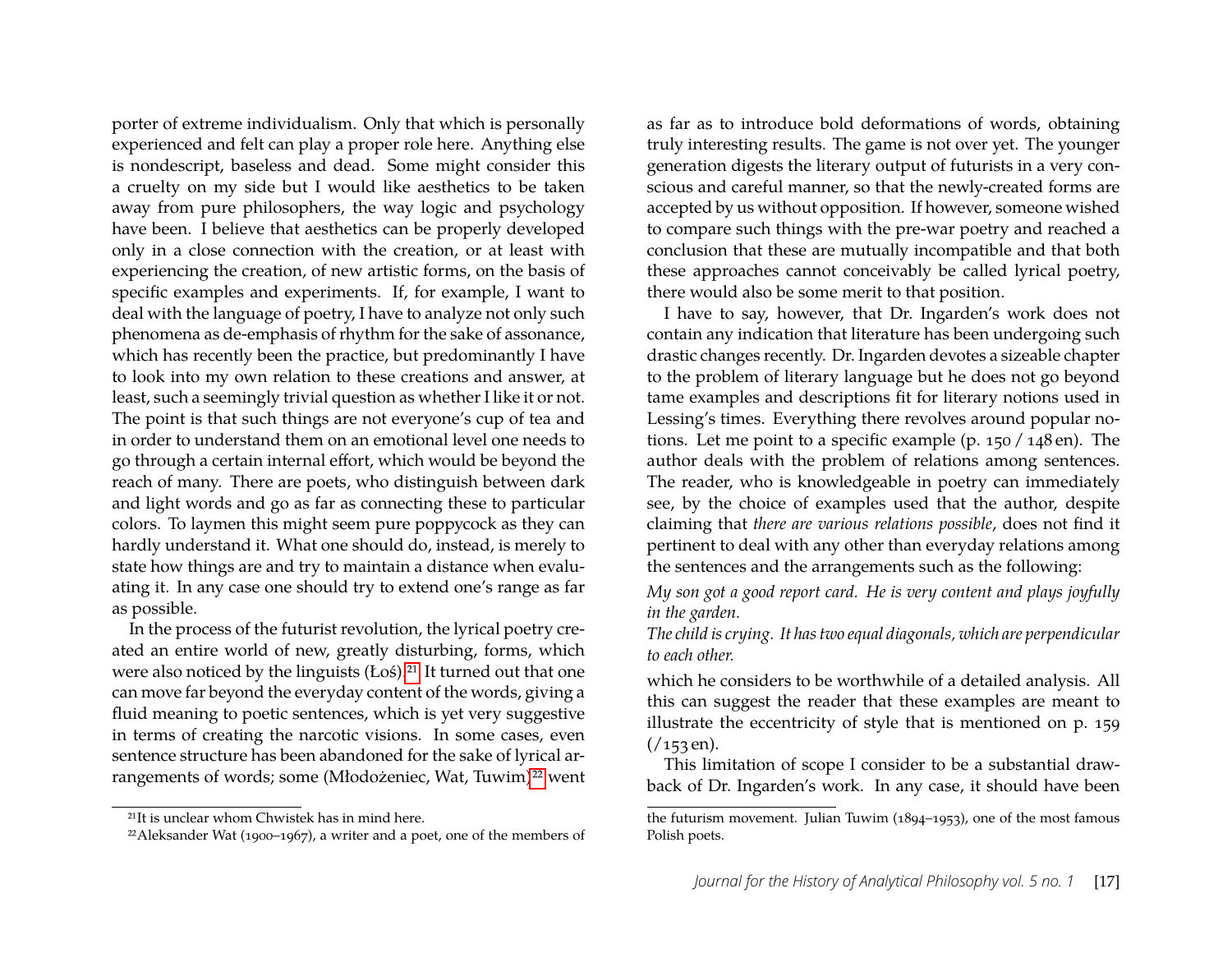mentioned that the problems of purely rhythmic or purely visual arrangements of sentences are put aside for this or that reason. As things stand now, the reader, who is not forewarned of this, has to conclude that the hypothesis on the proper content of sentences must lead to misunderstandings that show the evolution of contemporary poetry in a completely wrong light.

While the notion of a literary work of art proposed by Dr. Ingarden seems to me too narrow and perhaps too closely related to a traditional approach to such things, it has nevertheless, by virtue of very deep and insightful analysis of the topic, become something quite original and interesting. Everything done with true conviction and enthusiasm deserves to be called great. This can be said about only a handful of Polish philosophers and Dr. Ingarden is definitely one these few.

The most important fragments of Dr. Ingarden's work include the chapter on the space of the literary work of art.<sup>[23](#page-18-0)</sup> It is this chapter I wish to talk about now in order to showcase the creativeness of the author, who, I am sure, is capable of many more fine things in the future.

It should be credited to phenomenologists that they undertake the defense of natural reality, which is definitely not inferior to any other as it does not lead to contradiction and impresses on us, in what often are long stretches of our lives, as the only true reality. What is a misunderstanding is a belief that this reality is the only one possible and the reality that science deals with is a fiction concocted with achieving certain goals in mind. This view, perhaps most explicitly expressed in the works of M. Geiger, we find between the lines of Dr. Ingarden's book. Hence, for example, on p.  $224^{24}$  $224^{24}$  $224^{24}$  we find out that there exists the real, unique space of the universe that is opposed to the space of impressions and to the literary space. The latter is an invention of Dr. Ingarden and is a truly fruitful one. I am afraid, however, that a belief in the unique real space of the universe prevents the author from reaching the final conclusions stemming from his own invention.

Observe that this belief is an addition to the natural interpretation of the world as imposed on him by science from the period preceding Lobachevsky's results. Aristotle did not know objective space, all he knew were spatial objects and he only allowed talk about the space each occupies. This interpretation of the world is by all means natural and it would seem that it is this interpretation that should be the most fitting for phenomenologists. Euclidean space, viewed as a real space of the universe has nothing to do with the natural interpretation of the world, if only because it belongs to the sphere of ideal notions, imposed on us as a result of refined scientific enquiries based on assumptions that are far removed from primitive intuitions and close to only those students of mathematics who manage to go through the Euclidean system but have no time to deal with Lobachevsky or Riemann.

Even at the time of Klein and Poincaré, belief in the primacy of Euclidean geometry was already considered a relic, and since then a lot has changed. Poincaré was forced to emphasize the simplicity of calculations made within Euclidean geometry as something that distinguishes it from the point of view of economy of thinking that was in vogue at the time. However, it is not always the case that simple calculations can be considered economical. If, for example, it turns out that these do not reach as far as we wished for and force us to come up with complex additional hypotheses, such as the Lorenz hypothesis, their simplicity becomes illusory; and also their seemingly natural starting point might now look complex and artificial. This is the way, in which those young physicists, who were raised to accept Einstein's theory and related Riemannian geometry, look at this question. For them, Riemannian geometry is not only simpler but is even more natural than Euclidean geometry and

<span id="page-18-1"></span><span id="page-18-0"></span><sup>23</sup>Entitled "The Stratum of Represented Objects" in the English translation. 24Perhaps pp. 222–23 en.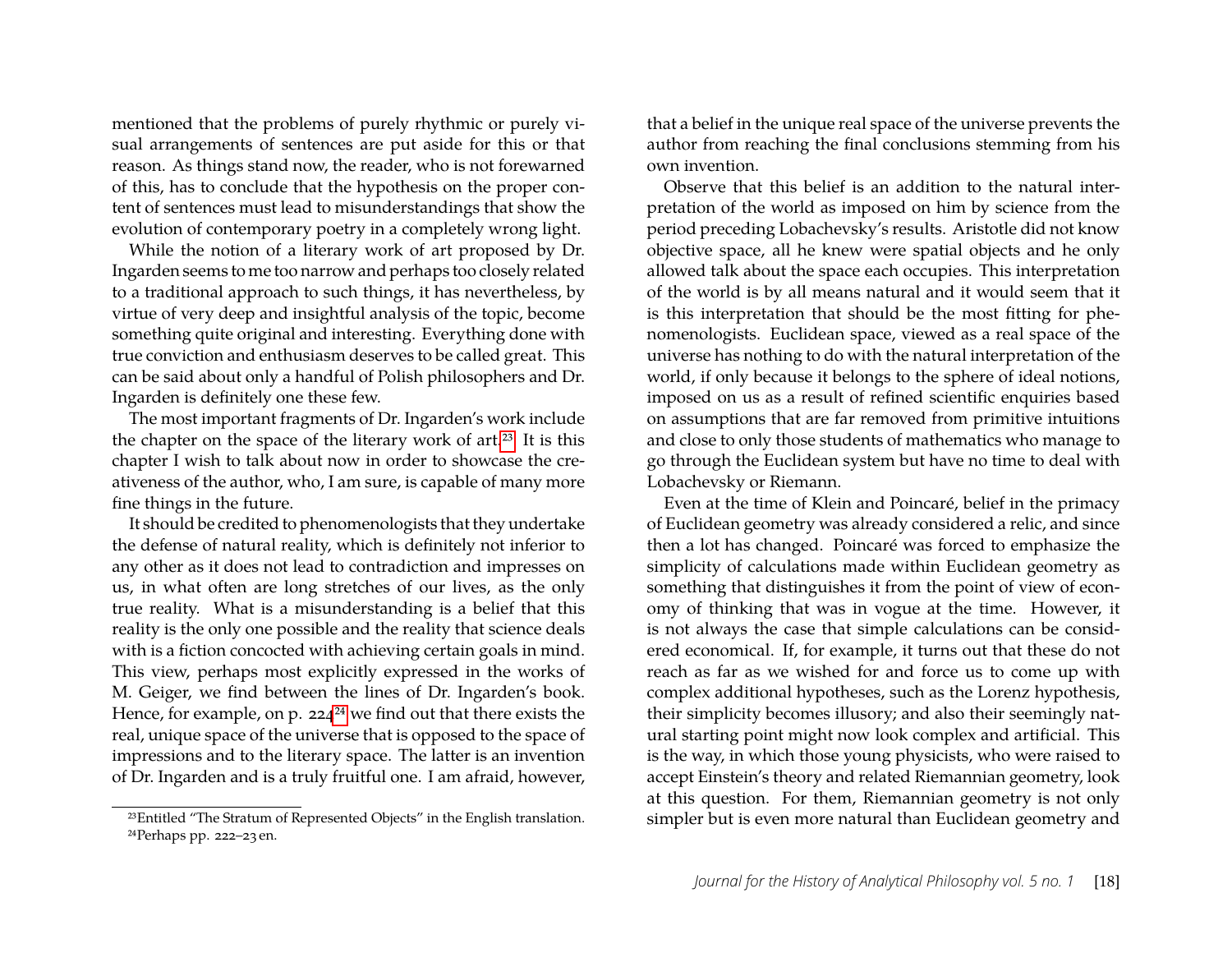a philosopher wishing to construct the natural geometry of the universe on the basis of Euclidean geometry is treated with the same condescension as the theory of Ptolemy must have been treated by the supporters of the Copernican system.

If one is to analyze such notions deeper, one is forced to realize that the notion of real space of the universe must be done away with sooner or later, notwithstanding one's views on reality and even more so in the case when one limits oneself to considering natural reality exclusively. At this point, it would occur to one that the difference between mathematical and literary spaces simply boils down to the fact that the former is properly developed and forms a complete whole, whereas the latter is but a fragment or a loose collection of fragments, which do not necessarily satisfy the principle of non-contradiction.

I am beginning to think that the capabilities of literary space have not yet been properly investigated. Apart from an amusing theory from Dante, nothing else comes to my mind. Perhaps, the theory of Dr. Ingarden will find its proper application here. I must add that the entire discussion of space found in Dr. Ingarden's book is, from a literary point of view, immensely interesting. It is also valuable for another reason. It no doubt introduces us to the notion of what I called sometime ago the reality of ideas, that is to the atmosphere of dreams and fiction grown to such size as to impose on us directly as reality. Trying to extend the boundaries of natural reality, phenomenologists often move into this mysterious and little-known area of experience, preparing valuable materials for future researchers in the process. This tendency is markedly more visible in Dr. Ingarden's work, perhaps because the natural longing for natural reality is stronger and more honest in him. If Dr. Ingarden were able to move one step forward in his analysis and notice the difference between what *exists* and what *I wish existed*, his book would truly be an important step forward. For now, it contains too many elements that are disconcerting to those from outside the school.

Now let me dwell a little on the work by Jadwiga Conrad-Mauritius entitled *Farben* (*Husserl Festschrift*, Halle a. S.), to which my attention was directed as a result of Dr. Ingarden's remarks.[25](#page-19-0)

In opposition to Dr. Ingarden, who tries to be very objective and at every step hides his personal attitude towards literary works, Mrs. Conrad-Mauritius does not shy away from describing the whole range of her personal feelings toward colors and, as a result, creates something that could have been a true poem, if the author recognised such a possibility. From the objective point of view, this creation is useless, as no painter would concede that e.g. green is from the "ontic" point of view something simple; whereas orange something complex. Orange is for me equal in every way to green and digressions with regard to the simplicity or complexity of colors seem to me completely dependent on color arrangements, within which such colors are to be found. So, for example, in a picture of an orange against a blue background, the color orange is to my mind a simple element, whereas the color green is complex in a picture where a green strip of trees lies between a blue sky and a yellow area of growing crops. I write all this because I consider it interesting and worthy of attention. If it were clearly said that the point is to present an individual approach of the author to the world of colors, her work should be considered as having high scientific value. As a result of it having an unfounded pretension of detecting the "ontic" essence of the world of colors, the whole thing immensely gains in literary charm by teasing and disturbing and at the same time forcing one to dream and dive into the vision of the world of colors, but simultaneously becomes false from the scientific point of view and as such has to be rejected.

The same applies, to various extent, to the entire phenomenological literature. Conceitedness and self-confidence of the discoverer of new worlds would not be so annoying and would

<span id="page-19-0"></span><sup>25</sup>[Conrad-Mauritius \(1929\)](#page-20-21).